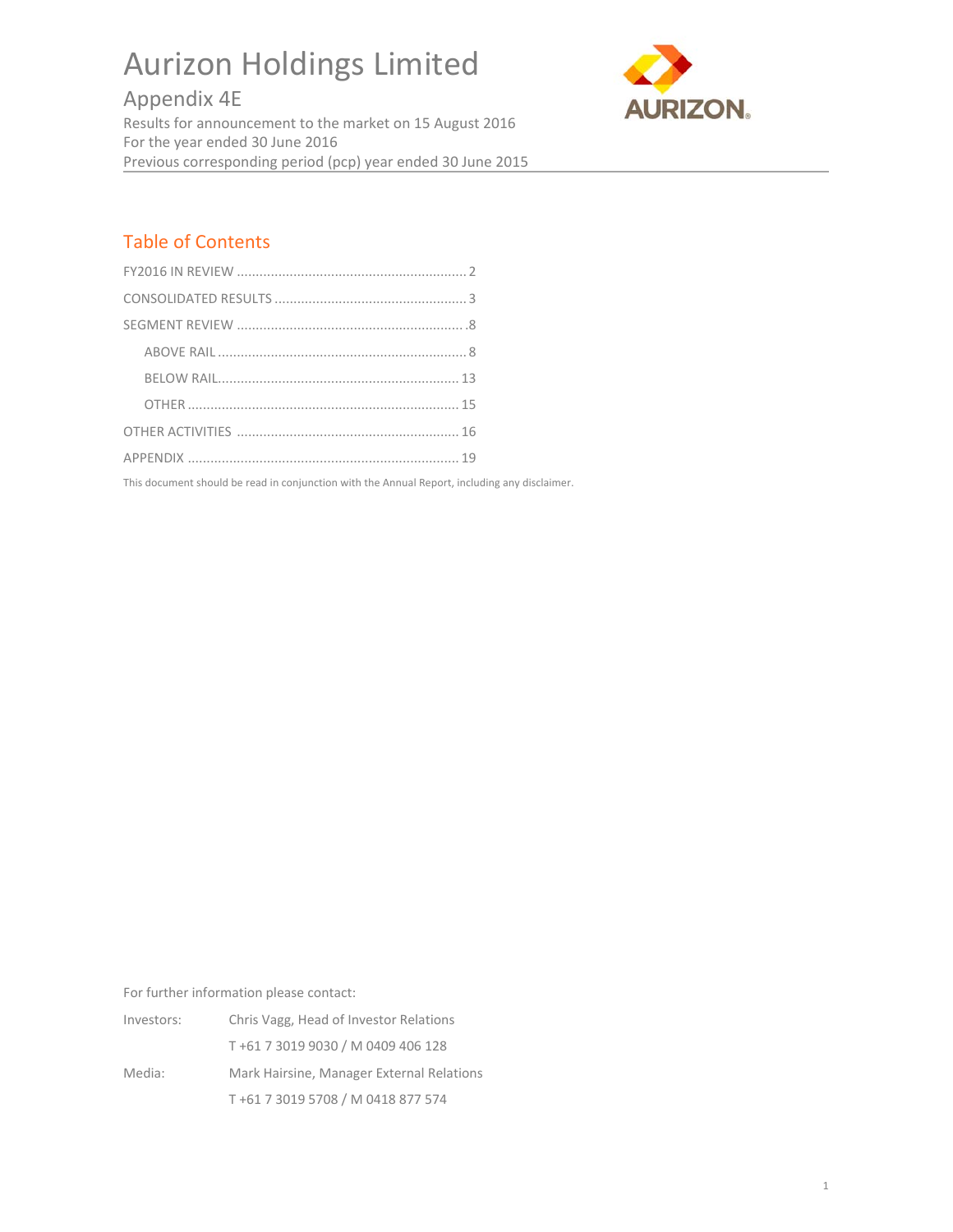# **FY2016 IN REVIEW**

# Financial Headlines

| (Sm)                                                       | FY2016 | <b>FY2015</b> | Variance %     |
|------------------------------------------------------------|--------|---------------|----------------|
| Total revenue                                              | 3,458  | 3,780         | (9%)           |
| EBITDA - underlying                                        | 1,432  | 1,489         | (4%)           |
| $EBIT - underlying$                                        | 871    | 970           | (10%)          |
| Adjustments<br>- Asset impairments                         | (528)  | $\sim$        | $\sim$         |
| $EBIT - statutory$                                         | 343    | 970           | (65%)          |
| NPAT - underlying                                          | 510    | 604           | (16%)          |
| NPAT - statutory                                           | 72     | 604           | (88%)          |
| Free cash flow (FCF)                                       | 478    | 355           | 35%            |
| Final dividend (cps)                                       | 13.3   | 13.9          | (4%)           |
| Total dividend (cps)                                       | 24.6   | 24.0          | 3%             |
| Earnings per share - underlying (cps)                      | 24.4   | 28.4          | (14%)          |
| Return on invested capital (ROIC)                          | 8.6%   | 9.7%          | $(1.1$ ppt $)$ |
| EBITDA margin $-$ underlying $(\%)$                        | 41.4%  | 39.4%         | 2ppt           |
| Operating ratio (OR) (%)                                   | 74.8%  | 74.3%         | $(0.5$ ppt $)$ |
| Total Above Rail volumes (mt)                              | 270.9  | 281.2         | (4%)           |
| Operations net opex / NTK (excluding access) (\$/'000 NTK) | 19.9   | 21.5          | 7%             |
| Gearing (net debt / net debt + equity)                     | 37.4%  | 30.2%         | $(7.2$ ppt $)$ |

#### **Highlights**

- › 35% increase in free cash flow to \$478 million (m) due to a reduction in capex and more efficient capital allocation
- › Final FY2016 dividend of 13.3cps (100% payout ratio applied to underlying NPAT), total dividend of 24.6cps, an increase of 3%.
- › \$830m of cash distributed to shareholders for the year including \$301m share buy back
- The share buyback has been stopped to manage near term balance sheet capacity for possible growth opportunities, noting also that free cash flow is expected to increase significantly during the next few years as capex is reduced and additional transformation savings are realised
- Below Rail underlying EBIT up \$22m (5%) on record volumes and finalisation of UT4 tariffs
- › Above Rail underlying EBIT down \$117m (21%)
- › \$123m transformation benefits delivered, ahead of target
- \$111m reduction in Freight net revenue as a result of lower volumes (9%), lower TSC payments (\$70m) and the sale of CRT
- \$46m impact from non-recurring FY2015 asset sales (Redbank) and contract expiry (QR)
- \$43m impact from lower volumes in Coal (2%) and Iron Ore (7%)
- › One off cost for QNI bad debt (\$20m)
- › Coal revenue down \$13m (1%) on full year volumes of 206.8mt
- OR and ROIC 74.8% (up 0.5ppts) and 8.6% (down 1.1ppts) respectively
- Statutory EBIT \$343m includes \$528m of asset impairments

## Transformation

- › Transformation program continues to deliver sustainable value:
	- › \$131m benefits delivered in FY2016 and \$383m of cumulative benefits over the last three years
	- › All operating metrics were favourable to FY2015 despite lower volumes, including a 7% improvement in Operations net opex per NTK (excluding access)
	- › FY2016‐2018 transformation target remains \$380m+ with increasing confidence of delivery

## **Outlook**

- › FY2017 guidance: revenue \$3.35bn ‐ \$3.55bn, underlying EBIT \$900m ‐ \$950m, key assumptions as follows:
	- › Above Rail: volumes 255‐275mt, including Coal 200‐212mt. Stable pricing with exception of Iron Ore for customer Karara
	- › Below Rail: Flat EBIT (pre corporate overhead allocation) despite \$73m one‐off true up from revenue under collection in FY2014 and FY2015
		- › Step up in Maximum Allowable Revenue (MAR) excluding true‐up offset by prior year adjustments
		- › \$50‐60m increase in depreciation (full year impact of WIRP commissioning and rail renewal capitalisation) and operating and energy costs due to inflation and higher electricity charges
	- › Continued delivery of transformation benefits consistent with enterprise target but excluding significant restructuring costs, expected to be more than \$100m in FY2017
	- › No major weather impacts
- › FY2018 OR target remains 70% but achievement dependent on:
	- › Above Rail volume growth and delivery of transformation targets
	- › UT5 outcome
	- › Outcome of Freight performance review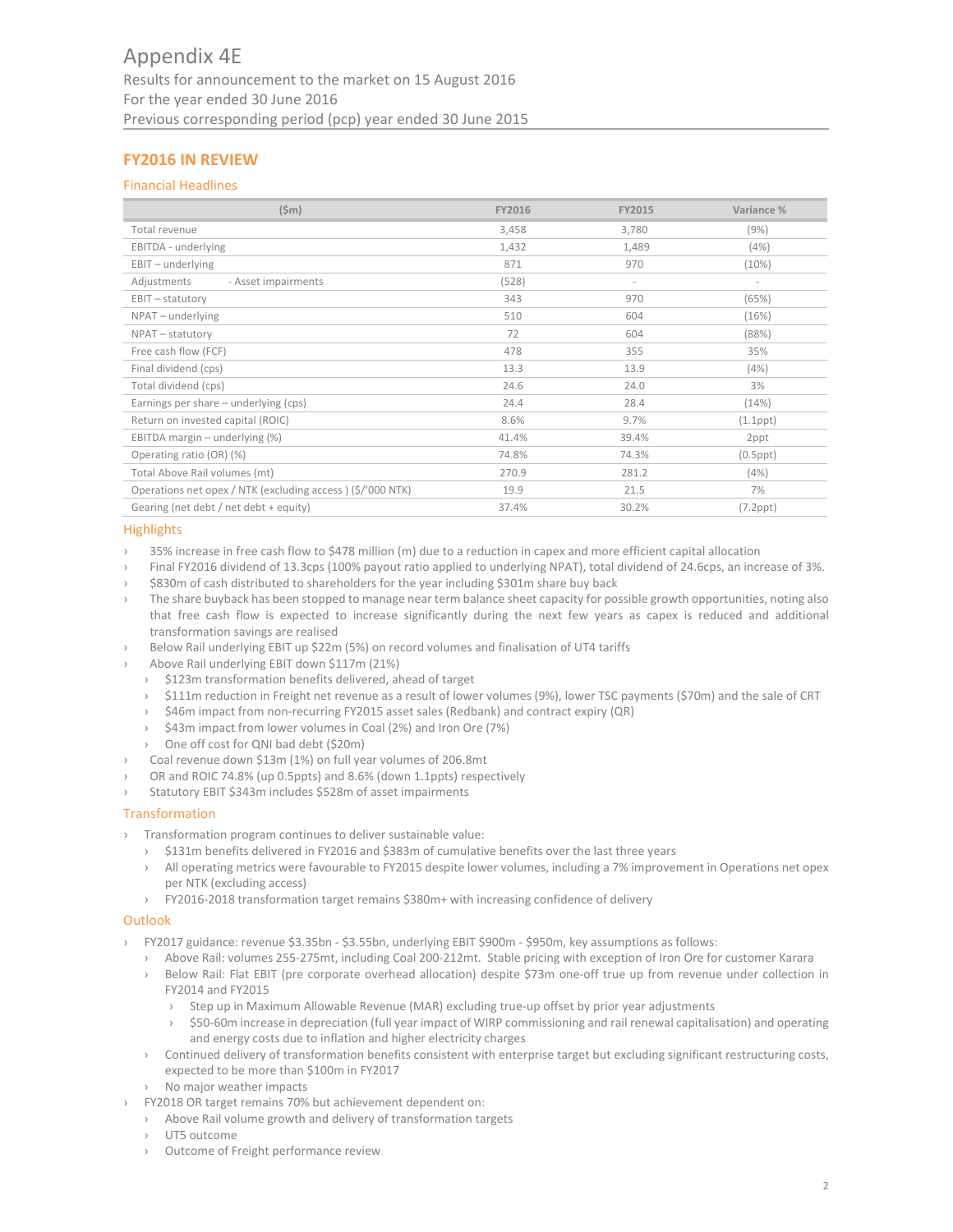# **CONSOLIDATED RESULTS**

# 1. Annual Comparison

# Financial Summary

| $(\$m)$                                          |              | FY2016  | <b>FY2015</b> | Variance %     |
|--------------------------------------------------|--------------|---------|---------------|----------------|
| <b>Total revenue</b>                             |              | 3,458   | 3,780         | (9%)           |
| <b>Operating costs</b>                           |              | (2,026) | (2, 291)      | 12%            |
| Employee benefits expense                        |              | (891)   | (1,009)       | 12%            |
| Energy and fuel                                  |              | (245)   | (291)         | 16%            |
| Track access                                     |              | (315)   | (328)         | 4%             |
| Consumables                                      |              | (509)   | (614)         | 17%            |
| Other expenses                                   |              | (66)    | (49)          | (35%)          |
| <b>EBITDA</b>                                    | - underlying | 1,432   | 1,489         | (4%)           |
|                                                  | - statutory  | 904     | 1,489         | (39%)          |
| Depreciation and amortisation expense            |              | (561)   | (519)         | (8%)           |
| <b>EBIT</b>                                      | - underlying | 871     | 970           | (10%)          |
|                                                  | - statutory  | 343     | 970           | (65%)          |
| Net finance costs                                |              | (150)   | (135)         | (11%)          |
| Income tax expense                               | - underlying | (211)   | (231)         | 9%             |
|                                                  | - statutory  | (121)   | (231)         | 48%            |
| <b>NPAT</b>                                      | - underlying | 510     | 604           | (16%)          |
|                                                  | - statutory  | 72      | 604           | (88%)          |
| Earnings per share (1)                           | - underlying | 24.4    | 28.4          | (14%)          |
|                                                  | - statutory  | 3.4     | 28.4          | (88%)          |
| Return on invested capital (ROIC) <sup>(2)</sup> |              | 8.6%    | 9.7%          | $(1.1$ ppt $)$ |
| Operating ratio                                  |              | 74.8%   | 74.3%         | $(0.5$ ppt $)$ |
| Cash flow from operating activities              |              | 1,218   | 1,516         | (20%)          |
| Final dividend per share (cps)                   |              | 13.3    | 13.9          | (4%)           |
| Gearing (net debt / net debt + equity)           |              | 37.4%   | 30.2%         | $(7.2$ ppt $)$ |
| Net tangible assets per share (\$)               |              | 2.7     | 3.0           | (10%)          |

# Other Operating Metrics

|                                                            | FY2016 | FY2015 | Variance % |
|------------------------------------------------------------|--------|--------|------------|
| Revenue / NTK (\$/'000 NTK)                                | 48.3   | 52.2   | (7%)       |
| Labour costs / Revenue (3)                                 | 24.6%  | 25.7%  | $1.1$ ppt  |
| NTK / FTE (MNTK)                                           | 11.4   | 10.5   | 9%         |
| Operations net opex / NTK (\$/'000 NTK)                    | 34.1   | 34.9   | 2%         |
| Operations net opex / NTK (excluding access) (\$/'000 NTK) | 19.9   | 21.5   | 7%         |
| NTK (bn)                                                   | 71.6   | 72.4   | (1%)       |
| Tonnes (m)                                                 | 270.9  | 281.2  | (4%)       |

# Underlying EBIT by Segment

| $(\$m)$                          | FY2016   | FY2015  | Variance % |
|----------------------------------|----------|---------|------------|
| Below Rail - Network             | 506      | 484     | 5%         |
| Above Rail                       | 435      | 552     | (21%)      |
| Commercial & Marketing           | 2.878    | 3.079   | (7%)       |
| Operations                       | (2, 443) | (2,527) | 3%         |
| Corporate Overhead (Unallocated) | (70)     | (66)    | (6%)       |
| Group                            | 871      | 970     | (10%)      |

Notes: (1) Calculated on weighted average number of shares on issue – 2,129m in FY2015 and 2,088m in FY2016

(2) ROIC is defined as underlying rolling twelve month EBIT divided by the average invested capital. The average invested capital is calculated by taking the rolling twelve months average of net property, plant and equipme

(3) Excludes \$36m of redundancy costs in FY2015 and \$24m in FY2016, and employee share gift of \$16m in FY2016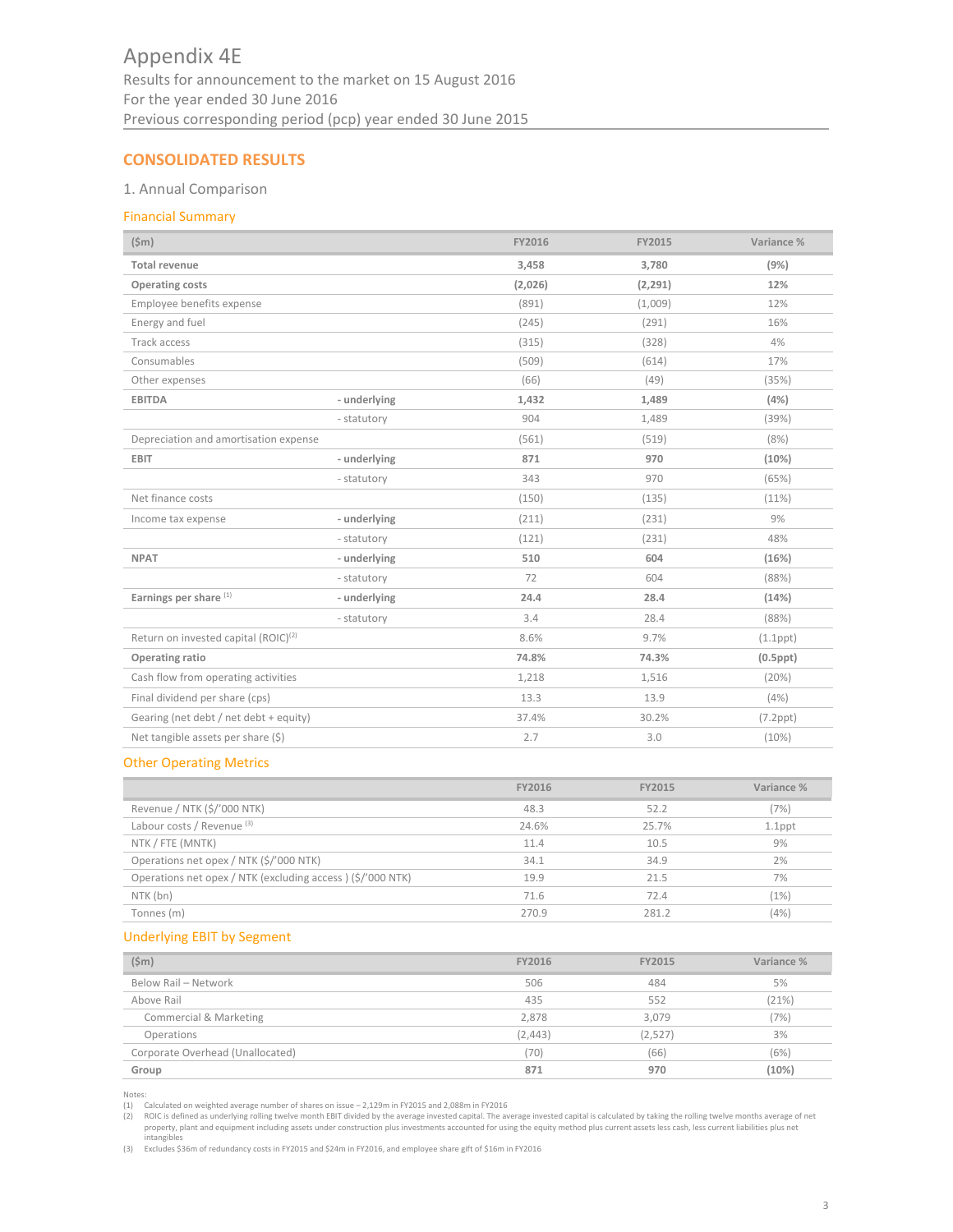# Group Performance Overview

Revenue declined \$322m (9%) primarily due to a 4% reduction in Above Rail volumes, the impact from the sale of Redbank (\$43m) and CRT (\$38m) in FY2015, the end of the QR maintenance contract (\$60m) and lower payments for TSC (\$70m). These impacts were mostly realised in Freight (down \$180m) with Coal revenue only down \$13m (1%) on 2% lower volumes. Below Rail revenue increased \$71m driven by record volumes of 225.9mt and finalisation of UT4 tariffs.

Underlying EBIT fell \$99m (10%), with the revenue reduction, and a \$43m increase in Below Rail depreciation associated with the commissioning of WIRP and capitalisation of rail renewals, partially offset by a reduction in operating costs of \$265m (12%). This reduction in operating costs was driven by \$131m in sustainable benefits from the ongoing transformation program and lower costs associated with the reduction in volumes and the impact of CRT, QR and TSC. The reduction in labour costs principally from transformation has resulted in labour costs as a proportion of revenue falling to 24.6%, a 1.1ppt improvement.

FY2016 operating ratio (OR) and return on invested capital (ROIC) were 74.8% (up 0.5ppts) and 8.6% (down 1.1ppts) respectively.

Statutory EBIT was \$343m reflecting the impact of \$528m in asset impairments for the year as detailed below.

# Reconciliation to Statutory Earnings

Underlying earnings is a non‐statutory measure and is the primary reporting measure used by Management and the Group's chief operating decision making bodies for the purpose of managing and assessing financial performance of the business. Underlying earnings is derived by adjusting statutory earnings for significant items as noted in the following table:

| (Sm)                              | FY2016 | <b>FY2015</b>            |
|-----------------------------------|--------|--------------------------|
| <b>Underlying EBIT</b>            | 871    | 970                      |
| Significant Items - impairments   | (528)  | $\overline{\phantom{a}}$ |
| Investment in Associates          | (226)  | $\sim$                   |
| Rollingstock                      | (177)  | $\sim$                   |
| Strategic infrastructure projects | (125)  | $\sim$                   |
| <b>Statutory EBIT</b>             | 343    | 970                      |
| Net finance costs                 | (150)  | (135)                    |
| <b>Statutory PBT</b>              | 193    | 835                      |
| Income Tax expense                | (121)  | (231)                    |
| <b>Statutory NPAT</b>             | 72     | 604                      |

Aurizon reviewed the carrying value of its asset portfolio as at 30 June 2016 and hasrecognised a total impairment of \$528m as noted below:

- › Investment in associate \$226m impairment to the carrying value of the investment in Aquila Resources Limited (Aquila) to reflect the current market outlook. Aurizon has no remaining financial exposure to Aquila
- Rollingstock \$177m reduction in Rollingstock due to surplus fleet and inventory arising from productivity and efficiency improvements and a lower volume outlook
- Strategic infrastructure investment \$125m \$83m greenfield feasibility study costs for the West Pilbara Infrastructure Project (WPIP), \$30m Galilee Basin brownfield expansion feasibility costs for the expansion of the CQCN and \$12m of other costs. The value of both projects remaining on the balance sheet is nil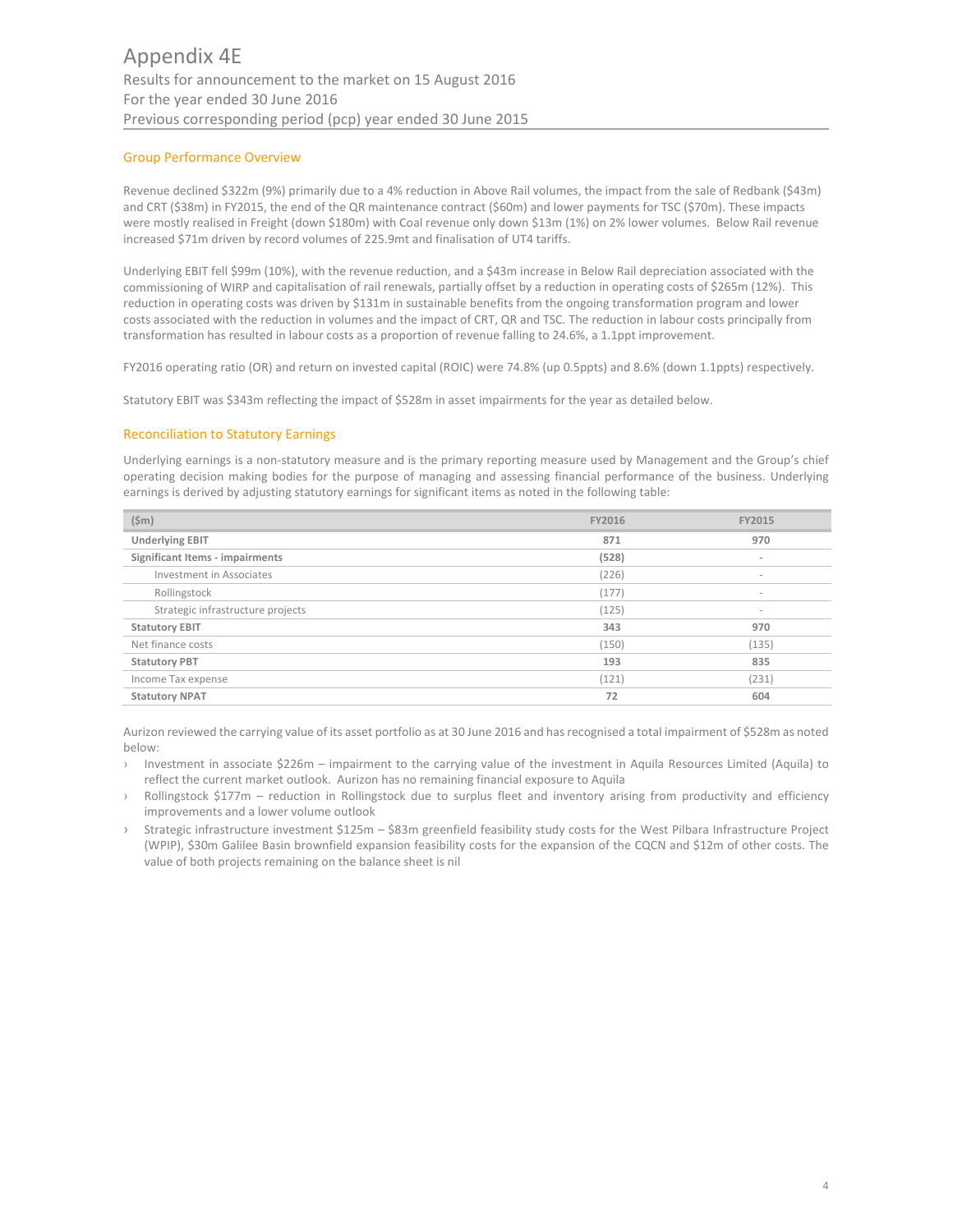# 2. Other Financial Information

# Balance Sheet Summary

| (Sm)                                      | 30 June 2016 | 30 June 2015 |
|-------------------------------------------|--------------|--------------|
| Total current assets                      | 844          | 934          |
| Property, plant & equipment (PP&E)        | 9,719        | 9,900        |
| Other non-current assets                  | 305          | 502          |
| <b>Total Assets</b>                       | 10,868       | 11,336       |
| Total current liabilities                 | (732)        | (845)        |
| Total borrowings                          | (3,490)      | (2,983)      |
| Other non-current liabilities             | (932)        | (1,002)      |
| <b>Total Liabilities</b>                  | (5, 154)     | (4,830)      |
| Net Assets                                | 5,714        | 6,506        |
| Gearing (net debt / net debt plus equity) | 37.4%        | 30.2%        |

# Balance Sheet Movements

Total current assets have decreased by \$90m largely due to:

- › Reduction in cash and cash equivalents of \$102m
- Reduction in trade and other receivables of \$29m which predominantly relates to an increase in the provision for doubtful debt for QNI
- Reduction in inventory of \$36m predominantly due to the impairment of Rollingstock inventory
- Increase in assets held for sale of \$80m following the announcement of the sale of Moorebank (\$95m) offset by other disposals (\$15m) during the year

Total Property, Plant and Equipment has decreased by \$181m due to \$267m of impairments for Rollingstock and strategic projects more than offsetting a net increase in fixed assets.

Other non‐current assets have decreased \$197m due to impairing the Aquila investment (\$226m) and reclassification of the investment in Moorebank to assets held for sale (\$95m) offset by an increase in derivative financial instruments (\$58m) relating to cross currency interest rate swaps and an increase in intangible assets (\$63m) relating to software development costs.

Other current liabilities have decreased \$113m due to a decrease in trade and other payables of \$71m, a decrease in provisions of \$72m reflecting improved leave management under the new EAs, lower FTE and lower bonus and redundancy provisions, offset by an increase in derivative financial instruments (\$28m) relating to interest rate swaps.

Total borrowings increased by \$507m principally due to an increase in the on market share buyback and higher dividend payments.

Other non‐current liabilities decreased by \$70m mainly due to the decrease in deferred tax liabilities (\$17m), derivative financial instruments (\$20m) and income in advance (\$30m).

Gearing (net debt / net debt plus equity) is 37.4% as at 30 June 2016.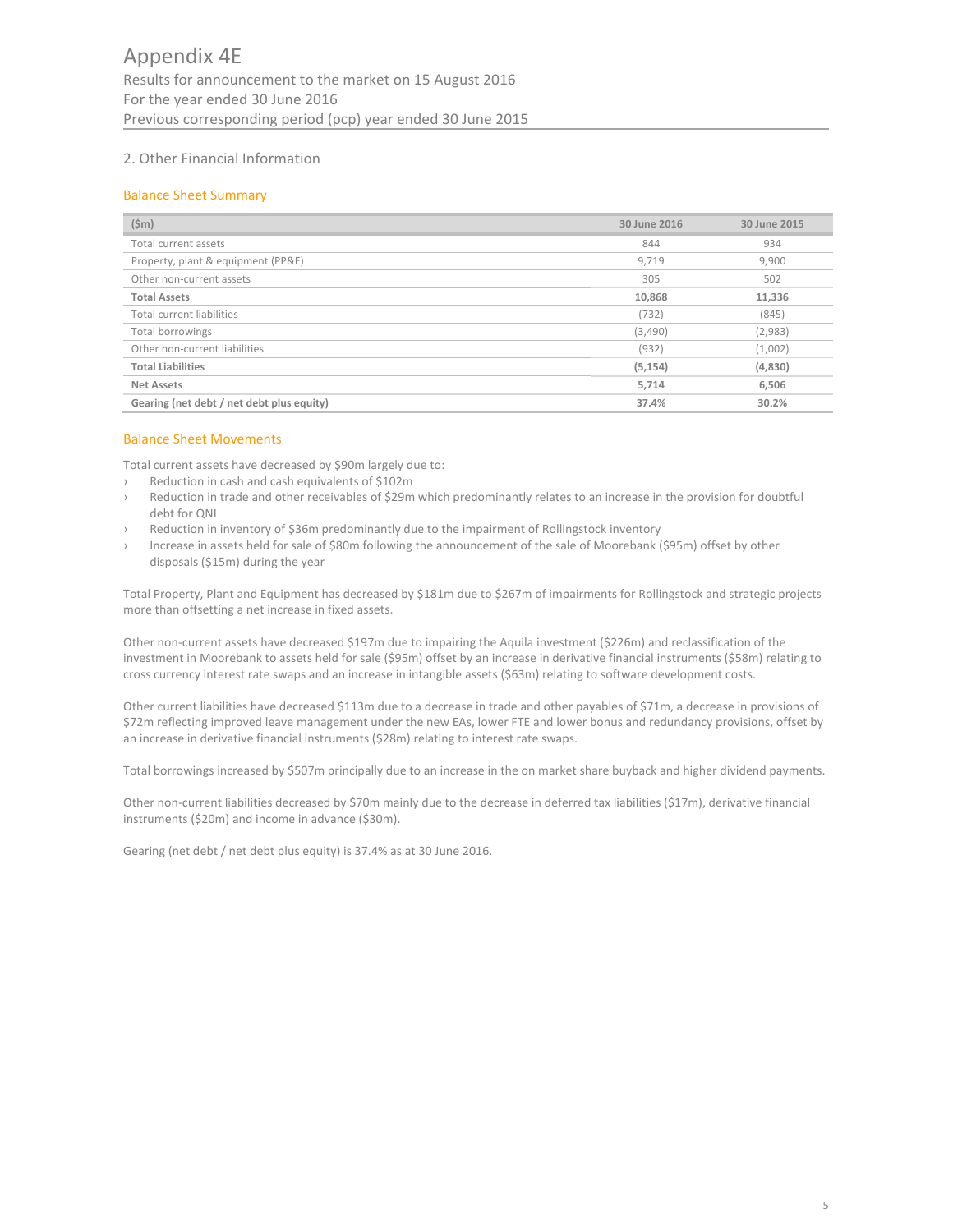# Appendix 4E Results for announcement to the market on 15 August 2016 For the year ended 30 June 2016 Previous corresponding period (pcp) year ended 30 June 2015

# Cash Flow Summary

| $(\$m)$                                                          | FY2016         | FY2015         |
|------------------------------------------------------------------|----------------|----------------|
| <b>Statutory EBITDA</b>                                          | 904            | 1,489          |
| Working capital and other movement                               | (85)           | $\overline{7}$ |
| Non-cash adjustments - impairments                               | 528            | $\sim$         |
| Cash from operations                                             | 1,347          | 1,496          |
| Interest received                                                | $\overline{2}$ | 9              |
| Income taxes (paid) / refunded                                   | (131)          | 11             |
| Net cash inflow from operating activities                        | 1,218          | 1,516          |
| Cash flows from investing activities                             |                |                |
| Proceeds from sale of property, plant and equipment (PP&E)       | 38             | 170            |
| Payments for PP&E & intangibles                                  | (772)          | (1,083)        |
| Interest paid on qualifying assets                               | (12)           | (28)           |
| Net (payments for) / distributions from investment in associates | 6              | (220)          |
| Net cash (outflow) from investing activities                     | (740)          | (1, 161)       |
| Free cash flow (FCF)                                             | 478            | 355            |
| Cash flows from financing activities                             |                |                |
| Net proceeds from borrowings                                     | 442            | 103            |
| Payment for share buy-back and share based payments              | (355)          | (81)           |
| Interest paid                                                    | (138)          | (128)          |
| Dividends paid to Company shareholders                           | (529)          | (396)          |
| Net cash (outflow) from financing activities                     | (580)          | (502)          |
| Net increase / (decrease) in cash                                | (102)          | (147)          |

# Cash Flow Movements

Net cash inflow from operating activities decreased by \$298m (20%) to \$1,218m largely due to:

- › \$92m reduction in underlying EBITDA and an increase in working capital relating to lower employee related provisions
- › \$142m increase in income taxes paid due to lower taxes payable in FY2015

Net cash outflow from investing activities decreased by \$421m (36%) to \$740m, largely due to:

- › \$327m decrease in capital expenditure
- › \$214m decrease in investments in associates, reflecting the Aquila acquisition in FY2015, partly offset by
- › \$132m reduction in proceeds on sale of assets

Net cash outflow from financing activities increased by \$78m to \$580m, with a \$339m increase in borrowings, an increase of \$274m for share buy‐back and share based payments, and a \$133m increase in dividend payments in the year.

# Dividend

In respect of the current full year, and taking into account the trading outlook and cash requirements of the business, the Board has declared a final dividend of 13.3cps (70% franked) based on a payout ratio of 100% of underlying NPAT (i.e. after adjusting for significant items).

The relevant interim dividend dates are:

- 29 August 2016 ex-dividend date
- › 30 August 2016 record date
- › 26 September 2016 payment date

## Share Buy‐back

Since the commencement of the on-market buy-back program, the company has acquired 85.5m shares at a total consideration of \$370m of which 70.3m shares were acquired at a total consideration of \$301m during FY2016. The share buyback has been stopped to manage near term balance sheet capacity for possible growth opportunities, noting also that free cash flow is expected to increase significantly during the next few years as capex is reduced and additional transformation savings are realised.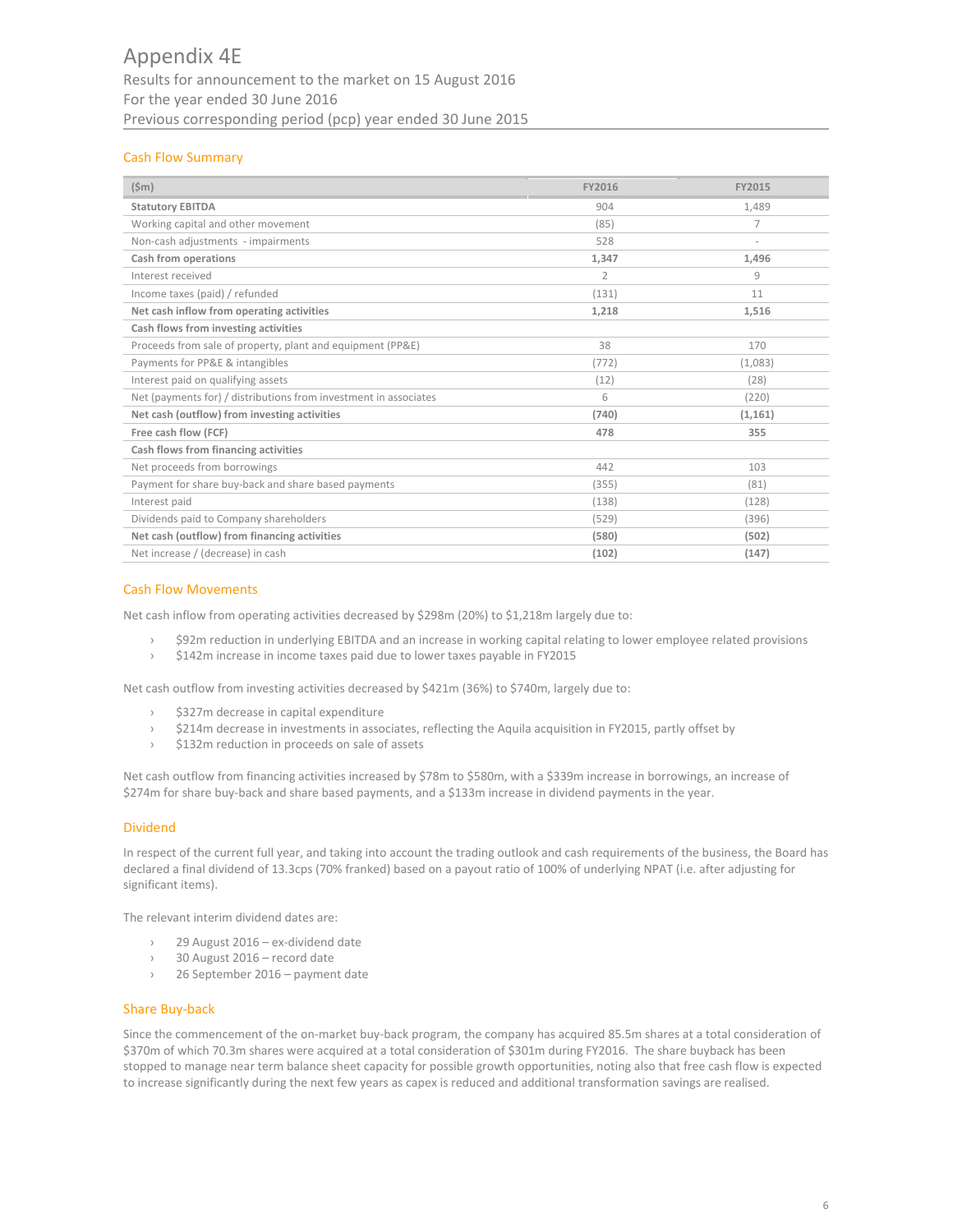# Funding

During the period the Group continued to focus on diversifying funding sources and lengthening tenor through the following funding activities:

- Re-priced and extended the existing Aurizon Network \$490m bank debt facility in December 2015, with maturity extended to FY2022
- Re-priced and extended the existing Aurizon Finance \$300m bank debt facility in April 2016, with maturity extended to FY2021 and tranche size increased to \$500m
- > Aurizon Network issued its second bond in the European debt capital markets, with a 10 year Euro 500m EMTN priced in May 2016 with a coupon of 3.125% per annum. After swapping into A\$, proceeds were used to partially repay existing bank debt maturing in FY2019

In respect of FY2016:

- Interest cost on drawn debt is now 4.7% (FY2015 4.9%)
- Liquidity as at 30 June 2016 was \$0.7bn (undrawn facilities plus cash)
- › Weighted average debt maturity profile average tenor increased to 5.8 years (FY2015 ‐ 4.3 years)
- Approximately 64% of interest rate exposure is fixed to align with the Below Rail regulatory period

#### Tax

Underlying income tax expense for FY2016 was \$211m. The underlying effective tax rate<sup>1</sup> for FY2016 was 29.3%. The underlying cash tax rate<sup>2</sup> for FY2016 was 18.6% which is less than 30% primarily due to accelerated fixed asset related adjustments.

The underlying effective tax rate for FY2017 is expected to be in the range of 28‐30% and the underlying cash tax rate is expected to be in the range of 17‐22%.

Statutory income tax expense for FY2016 was \$121m. The statutory effective tax rate was 62.1%, due to the tax treatment of the Aquila impairment. No deferred tax benefit has been recognised in relation to the impairment of the Aquila investment, however the impairment loss for tax purposes will be recognised as a deferred tax asset when Aurizon disposes of its interest in Aquila.

Notes (1) Underlying effective tax rate = income tax expense excluding the impact of significant items / underlying consolidated profit before tax

<sup>(2)</sup> Underlying cash tax rate = cash tax payable excluding the impact of significant items / underlying consolidated profit before tax<br>(2) Underlying cash tax rate = cash tax payable excluding the impact of significant item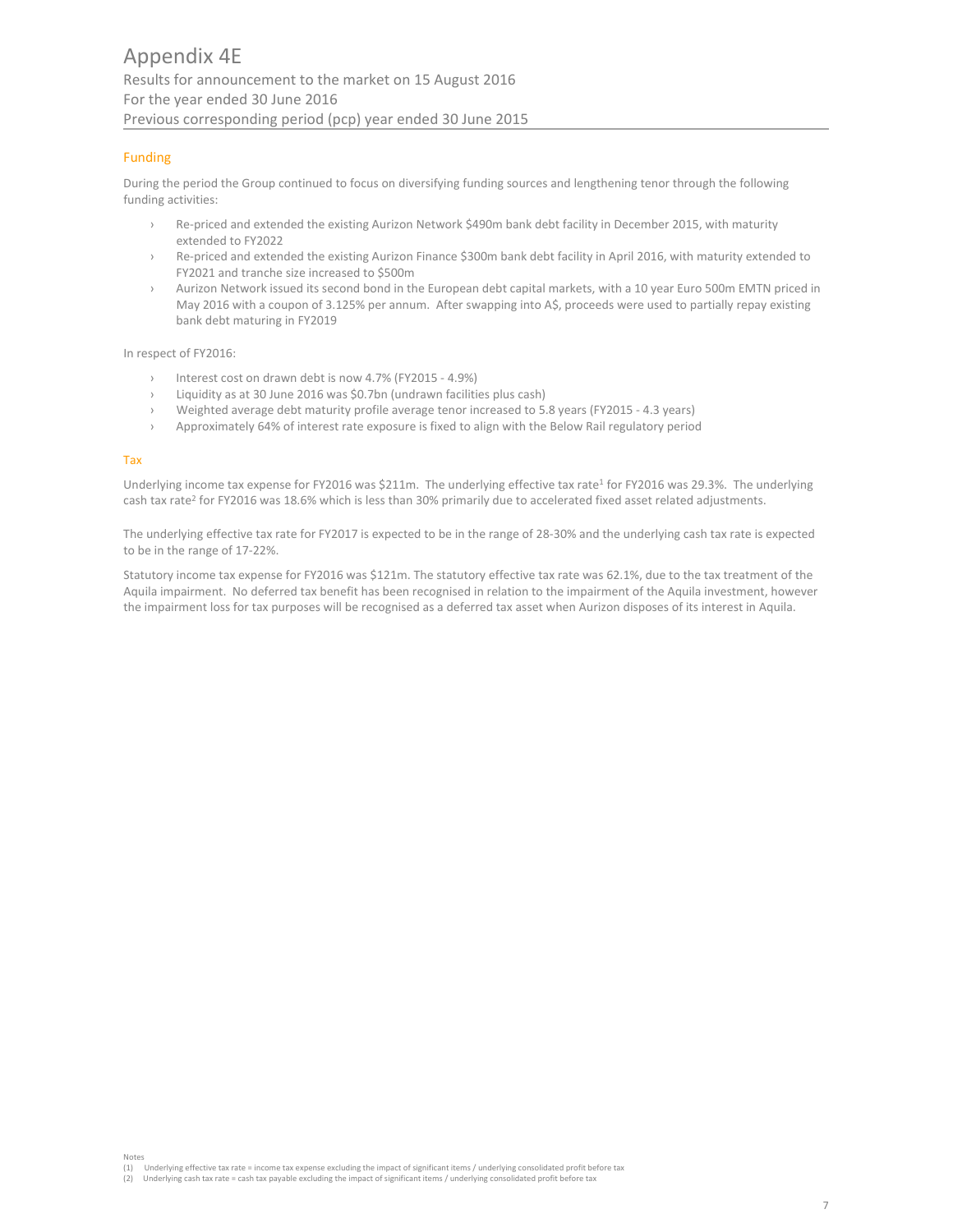# **SEGMENT REVIEW**

# **Above Rail Summary**

'Above Rail' combines the Commercial & Marketing and Operations functions and represents the haulage operations for Aurizon's Coal, Freight and Iron Ore customers. It also includes an allocation of attributable corporate costs. The profit and loss statements for Operations and Commercial & Marketing are provided in the appendix.

| $(\$m)$                               | FY2016   | FY2015  | Variance % |
|---------------------------------------|----------|---------|------------|
| <b>Total Revenue</b>                  | 3,146    | 3,483   | (10%)      |
| Coal                                  | 1,881    | 1,894   | (1%)       |
| Above Rail                            | 1,147    | 1,187   | (3%)       |
| Track Access <sup>(1)</sup>           | 734      | 707     | 4%         |
| Freight                               | 739      | 919     | (20%)      |
| Iron Ore                              | 311      | 338     | (8%)       |
| Other                                 | 215      | 332     | (35%)      |
| <b>Operating Costs</b>                | (2, 413) | (2,631) | 8%         |
| Employee benefits expense             | (739)    | (834)   | 11%        |
| Energy and fuel                       | (120)    | (184)   | 35%        |
| <b>Track Access</b>                   | (1,016)  | (973)   | (4%)       |
| Consumables                           | (501)    | (633)   | 21%        |
| Other expenses                        | (37)     | (7)     | $\sim$     |
| <b>EBITDA</b>                         | 733      | 852     | (14%)      |
| Depreciation and amortisation expense | (298)    | (300)   | 1%         |
| <b>Underlying EBIT</b>                | 435      | 552     | (21%)      |

Notes

1) An amount equivalent to Track Access revenue is included in Operations' costs, reflecting the pass through nature of access tariffs

## Above Rail Revenue Metrics

| $(\$m)$                                | FY2016 | FY2015 | Variance %               |
|----------------------------------------|--------|--------|--------------------------|
| Coal                                   |        |        |                          |
| Total tonnes hauled (m)                | 206.8  | 211.2  | (2%)                     |
| Queensland                             | 163.0  | 168.3  | (3%)                     |
| <b>NSW</b>                             | 43.8   | 42.9   | 2%                       |
| % Volumes under new form contracts     | 79%    | 64%    | 15ppt                    |
| Contract utilisation                   | 92%    | 92%    | $\overline{\phantom{a}}$ |
| Total NTK (bn)                         | 49.7   | 49.1   | 1%                       |
| Queensland                             | 41.4   | 42.0   | (1%)                     |
| <b>NSW</b>                             | 8.3    | 7.1    | 17%                      |
| Average haul length (km)               | 240    | 233    | 3%                       |
| Total revenue / NTK (\$/'000 NTK)      | 37.8   | 38.6   | (2%)                     |
| Above rail revenue / NTK (\$/'000 NTK) | 23.0   | 24.2   | (5%)                     |
| Freight                                |        |        |                          |
| Total tonnes hauled (m)                | 40.4   | 44.4   | (9%)                     |
| Total NTK (bn)                         | 12.3   | 12.9   | (5%)                     |
| Total revenue / NTK (\$/'000 NTK)      | 60.1   | 71.2   | (16%)                    |
| Total Intermodal TEUs ('000)           | 372.6  | 372.0  | $\overline{\phantom{a}}$ |
| Iron Ore                               |        |        |                          |
| Total tonnes hauled (m)                | 23.7   | 25.6   | (7%)                     |
| Contract utilisation                   | 101%   | 106%   | $(5$ ppt $)$             |
| Total NTK (bn)                         | 9.6    | 10.4   | (8%)                     |
| Average haul length (km)               | 382    | 405    | (6%)                     |
| Total revenue / NTK (\$/'000 NTK)      | 32.4   | 32.5   | $\overline{\phantom{a}}$ |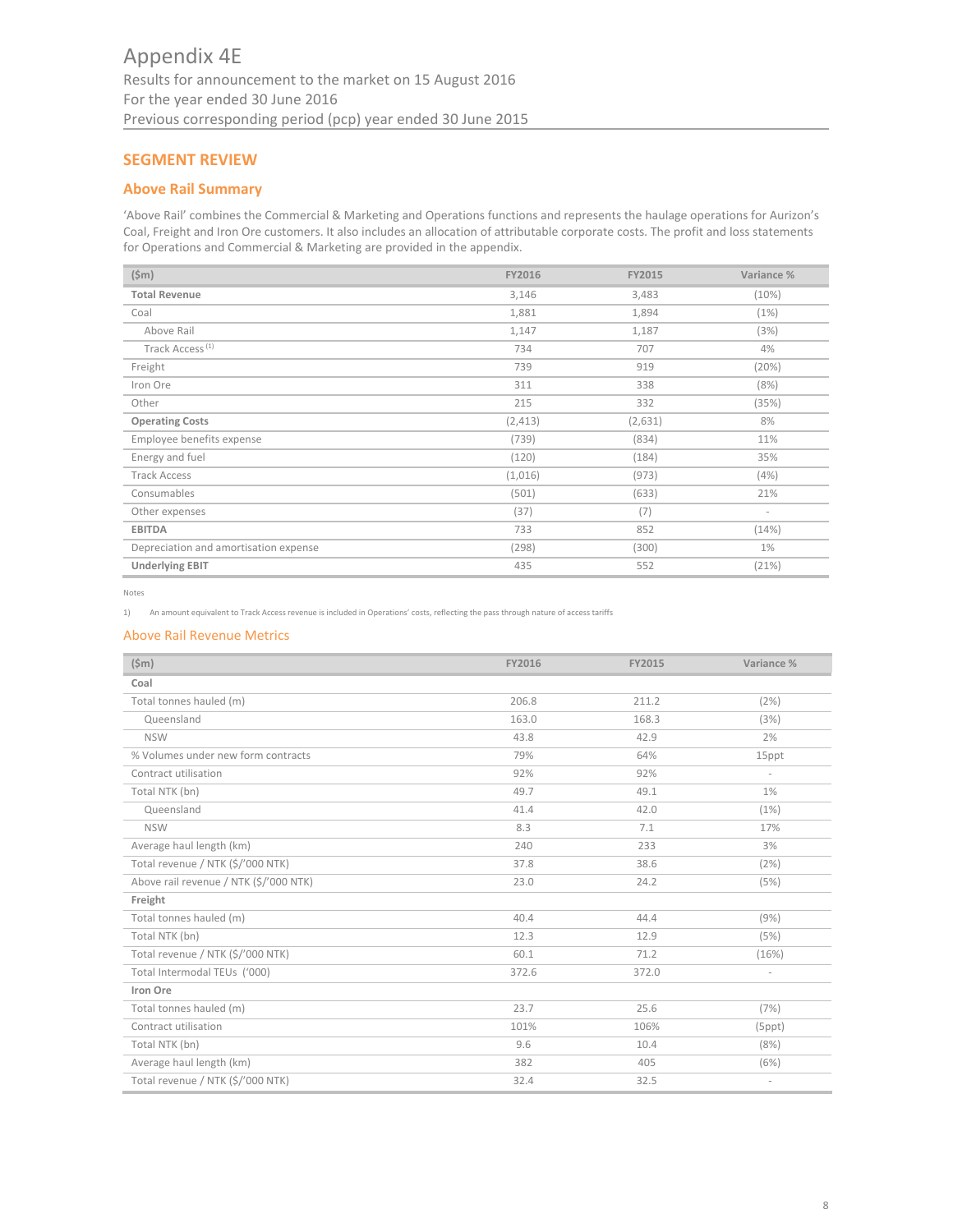# Above Rail Performance Overview

Revenue declined 10% (\$337m) partly due to a 4% decline in volumes. Freight was down \$180m (20%) as a result of lower TSC payments (\$70m), the sale of CRT (\$38m) and lower Bulk volumes, while Iron Ore revenues were down \$27m due to lower volumes. Coal revenues declined \$13m (1%) as a result of 2% lower volumes, which was partly offset by higher track access revenue. Revenue across all commodity groups was impacted by \$53m due to lower fuel revenue (pass through) as a result of the decline in fuel price. Other revenue declined \$117m (35%) due to the end of the QR maintenance contract (\$60m), lower non‐core maintenance revenue (including internal services to Below Rail), and lower asset sales.

Coal volumes were down 4.4mt or 2% to 206.8mt. Queensland volumes were down 3% at 163mt reflecting the 1HFY2016 ramp‐up of BMA Rail, with volumes stable in 2HFY2016. NSW volumes were 2% higher at 43.8mt reflecting the ramp‐up of the Whitehaven contract. Coal volumes hauled under new form contracts increased 15ppts to 79%, reflecting the commencement of the BMA Blackwater contracts and early conversion of the Anglo Dawson contract. Coal above rail revenue per NTK was 5% lower due to a reduction in incentives from customers actively managing their contracts, a reduction in fuel revenue and a change in customer mix. Excluding the impact of fuel (pass through), above rail revenue per NTK was down 3%.

Despite the challenging macro environment, Aurizon's coal business remains resilient with investment grade counterparties comprising 62% of Above Rail FY2016 volumes and a weighted average remaining contract length as at 30 June 2016 of 10.5 years. No material haulage contracts are due to expire until FY2022.

Freight volumes declined 4mt or 9% to 40.4mt with Bulk volumes down 8% and Intermodal volumes down 24% partly due to the CRT disposal. Twenty‐Foot Equivalent Units (TEUs) were flat for the year as they are not impacted by the CRT disposal. Bulk volumes were impacted by the closure of QNI and lower mineral volumes, reflecting the challenging commodity price environment, as well as lower agricultural throughput, particularly wheat and livestock. Freight revenue per NTK declined 16% due to the impact of lower TSC payments, the sale of CRT and a reduction in fuel revenue and the impact of challenging market conditions on customer health and new contract pricing.

Iron Ore volumes declined 1.9mt or 7%, due to lower production from Karara and the end of the Mineral Resources contract in FY2015.

Above Rail underlying EBIT decreased \$117m (21%) to \$435m, with the revenue decline offset by a \$218m (8%) reduction in operating costs. This reduction in operating costs was driven primarily by \$123m of transformation benefits (\$110m in Operations and \$13m allocated from Support functions), the impact of CRT, QR and lower non-core maintenance services and lower fuel costs due to a \$54m reduction in average fuel price. Excluding the impact of CRT, TSC and QR maintenance, underlying EBIT was down 6%.

Underlying EBIT also included a \$20m bad debt provision for QNI, as well as the impact from the 4% wage uplift from the new Enterprise Agreements.

The operational transformation program continues to drive efficiencies, with improvements in all key operating metrics including a 7% improvement in net opex/NTK (excluding access) and a 7% improvement in labour productivity. A detailed analysis of operating metrics is provided on page 11.

# Market update

## Coal

As at July 2016, Aurizon estimates that 90% of volume hauled by Aurizon is sold on a cash positive basis, an improvement of 16ppts from December 2015. Market conditions showed some improvement in the second half as coal prices improved, customers continued to lower unit costs and supply chain efficiencies were realised.

## Contract Update

There are no material haulage contracts due to expire until FY2022, with the weighted average remaining contract length as at 30 June 2016 now 10.5 years (QLD 10.6, NSW 10.2). 79% of volumes railed in FY2016 were under new form contracts, with 96% of contracts expected to be new form by FY2018 (based on contracted volumes). Developments include:

- A seven year contract extension with BHP Billiton for its Mt Arthur Coal mine in the Hunter Valley to June 2028. The contract allows for volumes of up to 26mtpa (currently 18mtpa) and delivers a modern and flexible agreement for both parties
- › A new agreement with Syntech Resources extends our relationship with the Yancoal‐operated Cameby Downs mine by up to four years with volumes of 1.7mtpa. An extension at the Yancoal-owned Duralie mine sees the contract extended for a further 1.5 years for up to 2.6mtpa
- Sojitz Minerva extended its coal haulage agreement of 2.4mtpa for up to five years
- A short-term contract renewal was executed with Vale for the Carborough Downs coal mine through to June 2017. Volumes of up to 1.8mt will be hauled during the term, which commenced in July 2016
- The new long-term performance-based contract with BMA/BMC (signed in March 2013) commenced on 1 July 2016 for the Goonyella corridor mines, representing approximately two thirds of the BMA/BMC portfolio volumes. The Blackwater corridor mines commenced under this new form contract on 1 July 2015, with the overall agreement extending for up to 12 years from the previous legacy agreement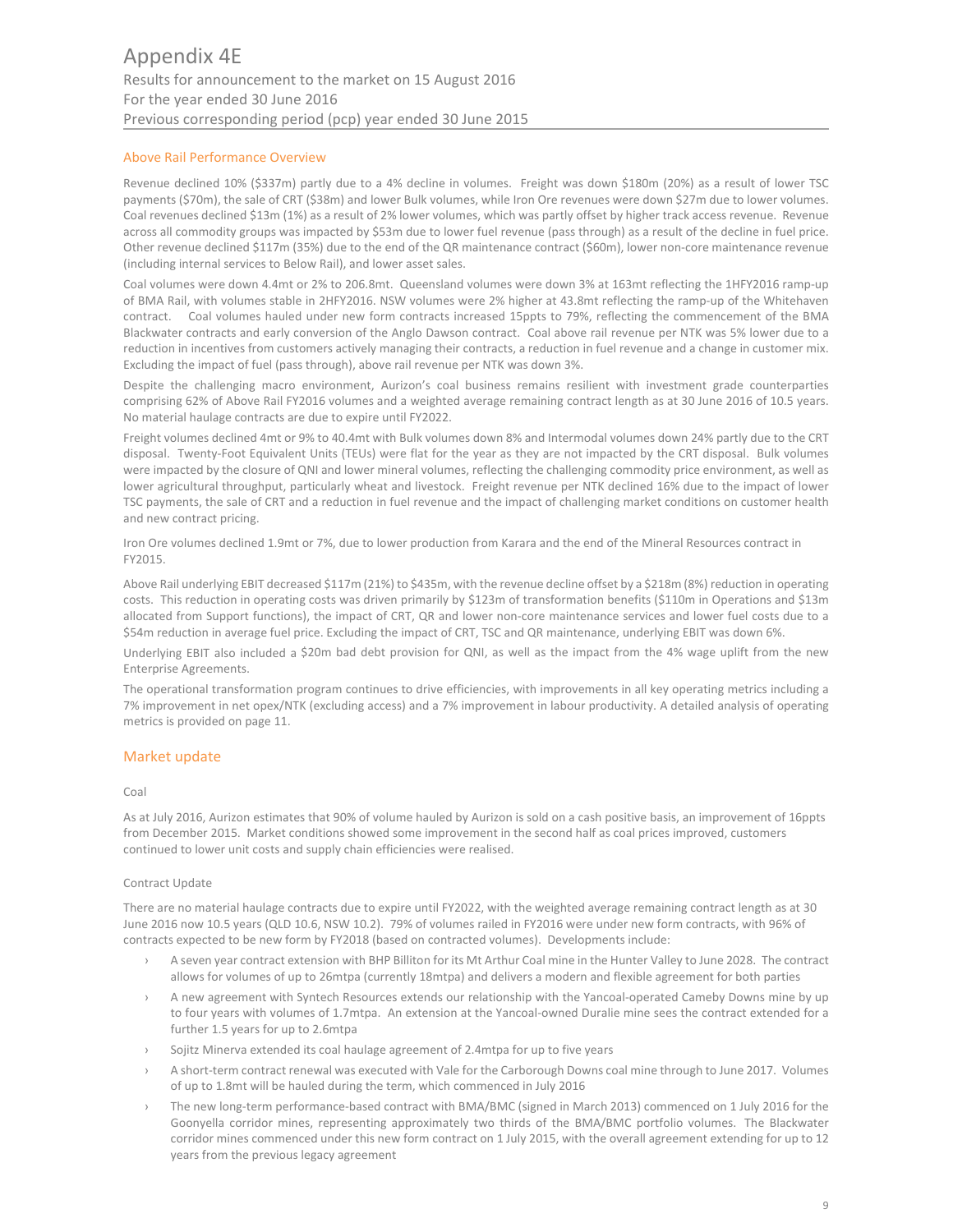#### Freight

Aurizon's Freight business includes haulage of bulk commodities including base metals, minerals, grains and livestock in Queensland, New South Wales (East) and Western Australia (West) and Intermodal containerised freight and logistical solutions across Australia. Commodity prices continue to be depressed for a number of commodities that Aurizon hauls and with increased competition from surplus road capacity, market conditions remain challenging. Despite a 20% reduction in operating costs over the last two years, a 28% reduction in revenue over the same period has resulted in an EBIT loss for the year, and a performance review is underway to determine options to achieve appropriate risk adjusted returns for both Bulk and Intermodal.

#### Bulk

The Company's focus has been on ensuring the sustainability of Aurizon's operations by securing contracts that support freighter services in addition to the continued drive for transformation of the cost base and improved operational efficiency. A number of new contracts were executed during FY2016:

- Five year contract with Australian Gold Reagents (AGR), a joint venture between CSBP and Coogee Chemicals
- Five year agreement with Cockburn Cement Limited (CCL) for their lime and cement volumes into the Goldfields
- Five year contract with BHP Billiton Nickel West (NiW), where Aurizon has taken on an additional road haulage and silo operation and maintenance activities, in addition to existing rail haulage
- › Five year contract for pit‐to‐port services with Lynas, who mine a world‐class rare earths deposit near Laverton in the north‐east Goldfields

#### Intermodal

While conditions in the Queensland market remain difficult there was solid growth through the Melbourne to Brisbane rail corridor, with volume growth of 9% driven by improvement in customer service and on time performance. In June 2016 Aurizon established a new intermodal terminal at Enfield in Sydney which improves the national footprint and service offering and provides an opportunity to grow volumes to and from Sydney. While overall volumes were lower, they were stable on a TEU basis.

#### Iron Ore

Aurizon continued to support the long term viability of its Iron Ore customers by driving efficiencies in the supply chain to optimise throughput during challenging market conditions, including a mutually beneficial contract adjustment with Karara. Aurizon hauled 23.7mt during FY2016, with record tonnes for Mount Gibson's Extension Hill operations. Cliffs volumes were marginally lower and volumes for Karara were down as they transitioned to 100% magnetite production with direct shipping ore (DSO) mining ceasing during the December quarter.

# Operations transformation update

## Operating Metrics

| $(\$m)$                                                                   | FY2016 | <b>FY2015</b> | Variance % |
|---------------------------------------------------------------------------|--------|---------------|------------|
| Net opex <sup>(1)</sup> / NTK (\$/'000 NTK)                               | 34.1   | 34.9          | 2%         |
| Operations net opex <sup>(2)</sup> / NTK (excluding access) (\$/'000 NTK) | 19.9   | 21.5          | 7%         |
| Total tonnes hauled (m)                                                   | 270.9  | 281.2         | (4%)       |
| Net tonne kilometers - NTK (bn)                                           | 71.6   | 72.4          | (1%)       |
| FTE (monthly average)                                                     | 5,013  | 5,403         | 7%         |
| Labour productivity (NTK / FTE)                                           | 14.3   | 13.4          | 7%         |
| Loco productivity ('000 NTK / Active loco day <sup>3</sup> )              | 375.7  | 339.5         | 11%        |
| Active locos (as at 30 June)                                              | 508    | 567           | 10%        |
| Wagon productivity ('000 NTK / Active wagon day <sup>3</sup> )            | 14.7   | 14.3          | 3%         |
| Active wagons (as at 30 June)                                             | 13,008 | 13,960        | 7%         |
| National Payload (tonnes)                                                 | 4,659  | 4,538         | 3%         |
| Velocity (km/hr <sup>4</sup> )                                            | 29.8   | 29.5          | 1%         |
| Fuel consumption (I/d GTK)                                                | 3.10   | 3.19          | 3%         |

Notes<br>(1) Net opex / NTK is calculated as Operations Underlying EBIT / NTK (i.e. this metric represents operational expenditure net of revenue). Net expenditure is used to measure above rail productivity, as Operations revenue includes intercompany revenue for services provided (and therefore costs incurred) for Network. In addition, Operations also incurs expenditure in generating revenue on commercial Rollingstock and infrastructure maintenance contracts

(2) Net opex / NTK (excluding access) excludes track access costs in order to measure productivity net of access costs which are generally passed through to above rail customers (and shown in ercial & Marketing revenue)

3) For FY2016, the calculation basis for NTK / active loco and NTK / active wagon has changed to be calculated on a per day basis from a monthly basis, as it allows for a more accurate<br>comparison between different time per

(4) As average turnaround time can be influenced by the mix of hauls and mine/port combinations, in FY2016 Aurizon transitioned to report velocity (train speed)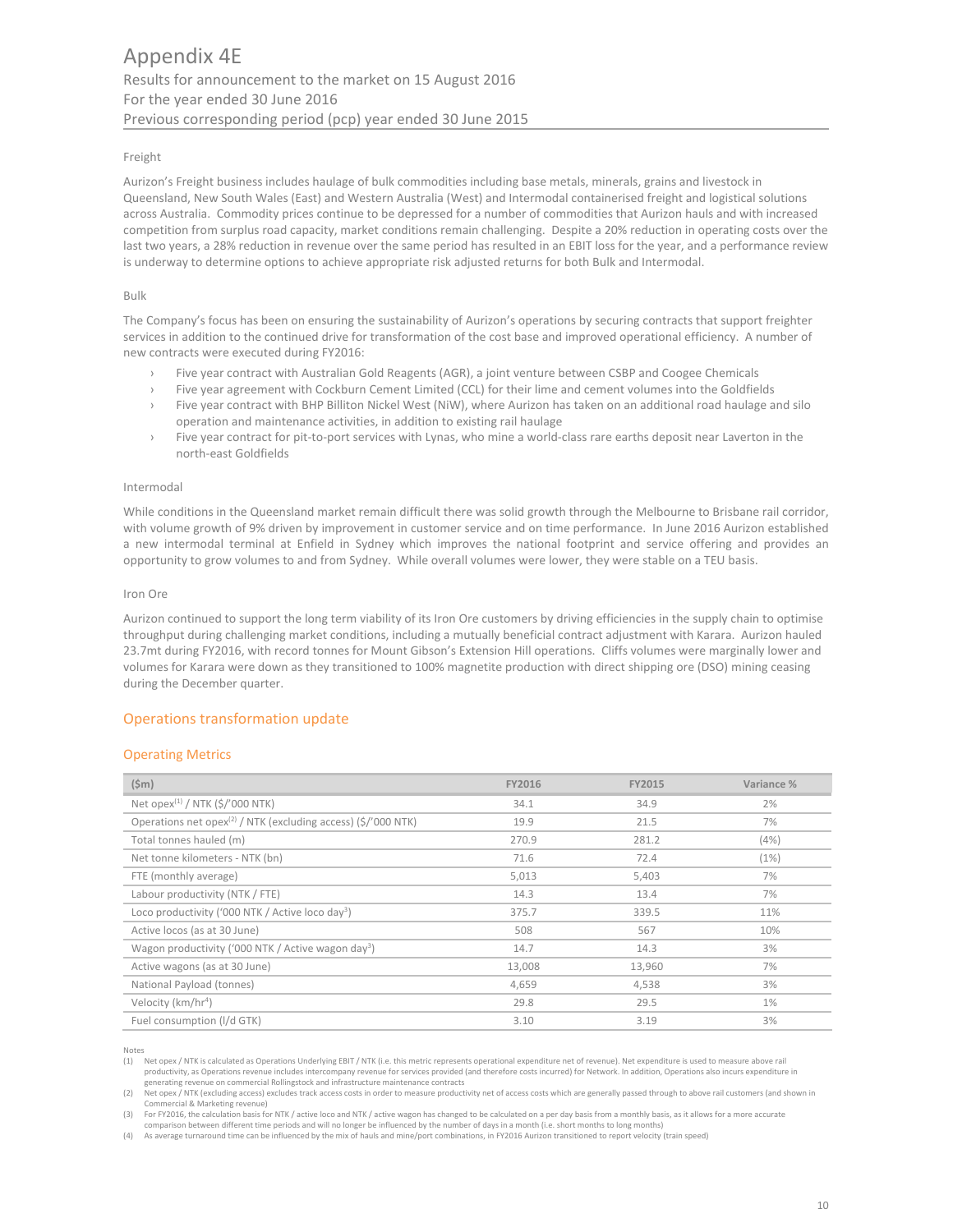# Transformation initiatives

Continued focus on productivity improvements through the transformation program resulted in improvements to all key operating metrics, despite the reduction in volumes. These programs delivered \$123m in gross transformation benefits in FY2016 and a 7% improvement in Net opex per NTK (excluding access charges).

#### **Workforce**

Operations continued to drive productivity with a 7% reduction in FTE compared to FY2015, leading to a 7% improvement in labour productivity.

Labour productivity improvements have been achieved under the two new Enterprise Agreements executed in 1HFY2016 for Queensland operational staff, with full ramp of benefits expected over the next two years. These improvements have been achieved through improved flexibility and an ability to align resources with demand through tools such as:

- › Ability to direct crew on leave through periods of low demand
- › Demarcation of roles
- › Removal of the no forced redundancy clause to enable Operations to react more quickly to market downturns
- › Improved day of operations rostering flexibility through lift up and lay back provisions

Benefits delivered to date include:

- › Reduction in overtime spend for train crew (23% Queensland, 17% nationally) and maintenance workers (23%) compared to FY2015
- › 10% improvement in annual leave management
- › Reduction in train crew cancellations in Queensland (5%) and nationally (3%)
- › 9% reduction in hours spent transferring train crew by car to train location

Further efficiencies will be realised in 1HFY2017 through a reduction of management positions and flattening of the leadership structure across Operations, together with proposals to better align labour resources across Operations and the Below Rail business. These include:

- › The proposed reduction of approximately 120 leadership positions in Operations, representing approximately 20% of management roles. This is primarily middle and senior management, aiming to simplify and improve service delivery and ensure accountability at the regional level
- The realignment of resources with forecast demand through the introduction of efficient work practices and new technology and revised work processes to reduce approximately 180 roles. The initiatives cover train crewing and yard operations, maintenance depots, and infrastructure production and maintenance

#### Fleet productivity

Locomotive and wagon productivity improved 11% and 3% respectively compared to FY2015. Benefits realised include a 3% increase in national payloads through longer, heavier trains, and a 1% improvement in average velocity through improvements in train design, availability and reliability as well as improvements in Below Rail Performance to Plan (see Below Rail commentary).

## Energy and fuel efficiency

Fuel consumption improved by 3% through the continual focus on both driver behaviour programs (supported by improved data and analytics, for example driver assist and driver methodology programs) and technology improvements (for example trip optimiser). Further savings are expected over future periods.

#### Engineering and Maintenance

Engineering and Maintenance continued to focus on key technology investments to deliver more efficient and safer operations, combined with a focus on labour productivity, footprint consolidation, and the outsourcing of non-core work.

- The roll out of wayside condition monitoring (WCM) and on train repair (OTR) programs continued across key yards in Central Queensland and Hexham in Newcastle. WCM has now been implemented across all four CQCN systems, while OTR has been implemented in Jilalan, Blackwater and Hexham, with Pring to come in 1HFY2017. This program has continued to deliver significant maintenance savings including:
	- › Reduction in both planned and unplanned maintenance interventions
	- Extension of planned inspection and maintenance events for coal wagons; reliability examinations on 106T coal wagons have been extended from 21 days to 42 days in the Goonyella and Blackwater systems, while L1 inspections on these wagons now occur every two years, rather than annually
	- Reduction in wheel consumption, with consumption in Central Queensland down 51% in FY2016 relative to FY2015
	- Significant reduction in serious operational events such as a 77% reduction in train partings
- In August 2016 Aurizon entered into a long-term maintenance and parts supply agreement with Progress Rail Services, a global locomotive original equipment manufacturer (OEM), to out-source non-core maintenance work. This will be undertaken at the workshop facilities at Redbank. This agreement will deliver significant cost savings and productivity enhancements over the term of the contract, which runs until October 2024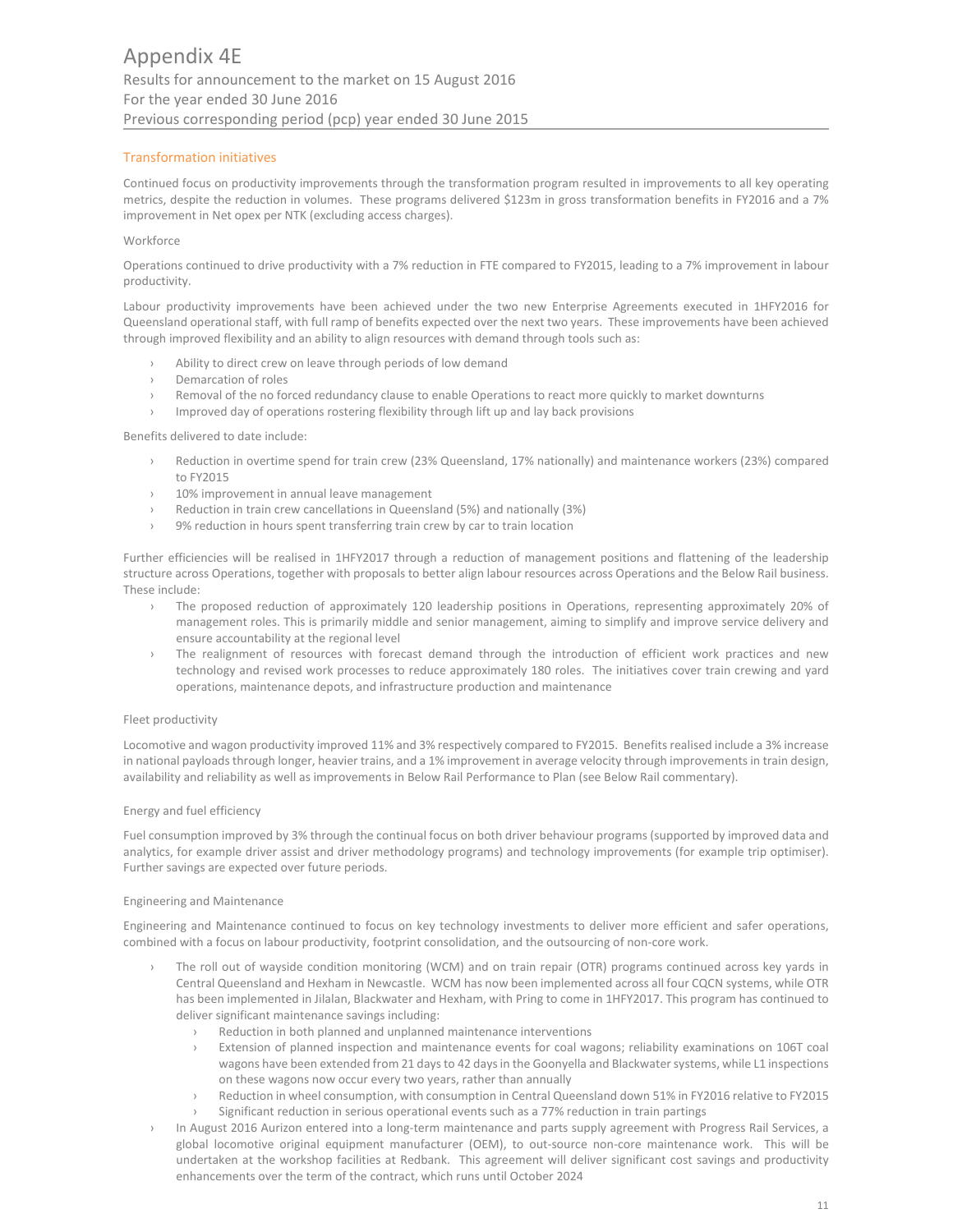› Engineering and Maintenance continued to consolidate its maintenance footprint and focus on rightsizing the labour force. During FY2016 the Rockhampton Locomotive Depot and Townsville Heavy Maintenance facility were both closed, with work consolidated into other workshops and depots, while headcount within the division reduced 20% to 1,168 FTE

# Capital Programs

In addition to productivity improvement programs, Operations have focused on the delivery of its key capital programs:

- › Continued deployment of the Freight Management Transformation (FMT) program, with the delivery of re‐engineered customer ordering, pricing and invoicing functions, as well as enhanced reporting and analytics tools
- › Implementation and roll out of Shopfloor, a SAP standardised system for maintenance management across all maintenance depots, delivering consistent, integrated and efficient business processes and improving information quality and analytics
- Relocation of Intermodal operations in Sydney from Yennora to Enfield, to enable growth opportunities in the Interstate business and to take advantage of Port shuttle services
- Consolidation of the Intermodal operations terminal into Stuart, allowing the closure of the South Townsville facility and enabling significant operational efficiencies, FTE reductions and safety improvements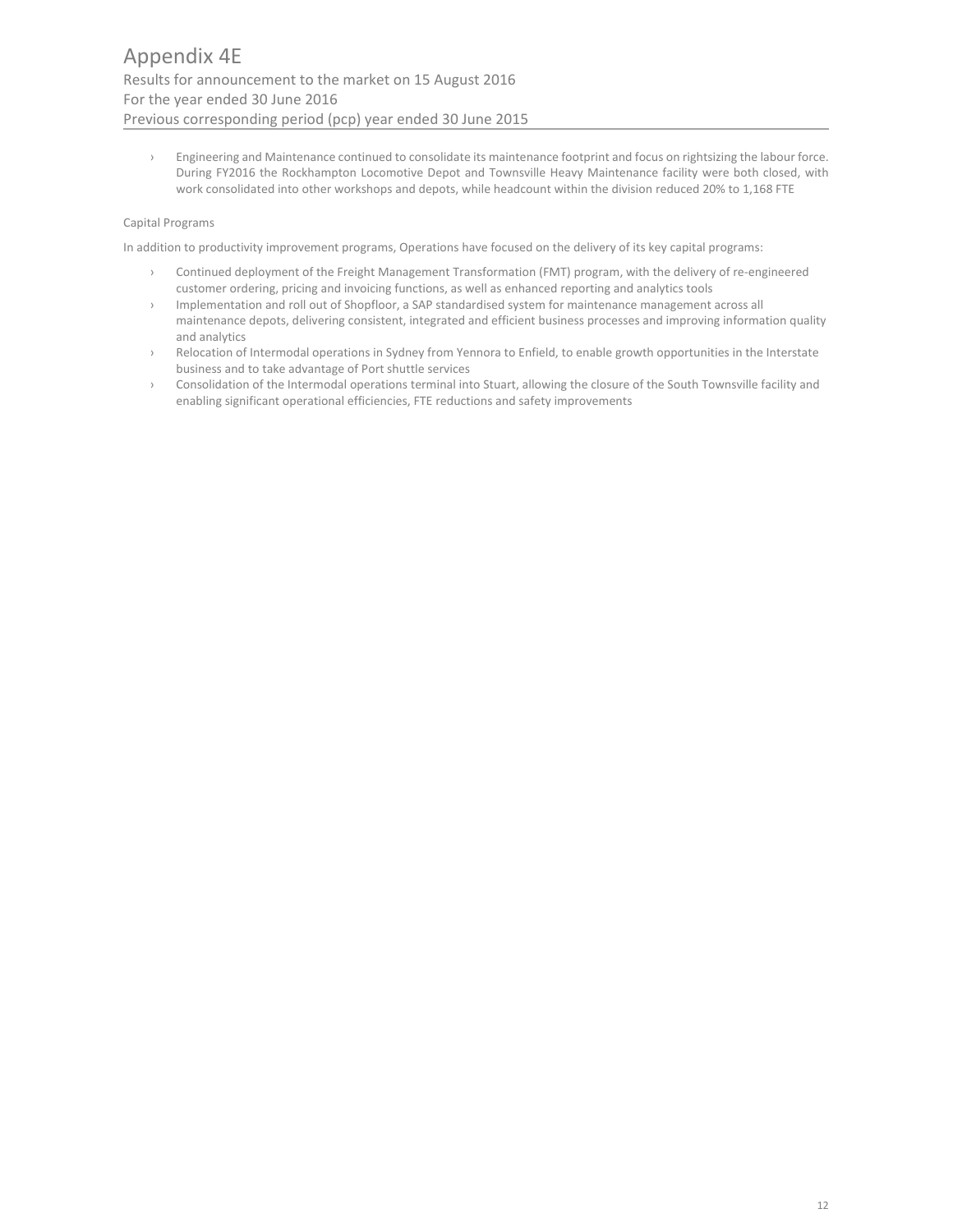# **Below Rail**

Below Rail refers to Aurizon's Network business which operates the 2,670km Central Queensland Coal Network (CQCN). The open access network is the largest coal rail network in Australia and one of the country's most complex, connecting multiple customers from more than 50 mines to three ports. The CQCN includes four major coal systems (Moura, Blackwater, Goonyella and Newlands) and a connecting link to GAPE.

# Below Rail Financial Summary

| $(\$m)$                               | FY2016 | FY2015 | Variance %     |
|---------------------------------------|--------|--------|----------------|
| Total revenue                         | 1,179  | 1,108  | 6%             |
| Access                                | 1,136  | 1,048  | 8%             |
| Services and Other                    | 43     | 60     | (28%)          |
| Operating costs                       | (415)  | (409)  | (1%)           |
| Employee benefits expense             | (117)  | (121)  | 3%             |
| Energy and fuel                       | (125)  | (107)  | (17%)          |
| Consumables                           | (147)  | (165)  | 11%            |
| Other expenses                        | (26)   | (16)   | (63%)          |
| <b>EBITDA</b>                         | 764    | 699    | 9%             |
| EBITDA margin                         | 64.8%  | 63.1%  | 1.7ppt         |
| Depreciation and amortisation expense | (258)  | (215)  | (20%)          |
| <b>Underlying EBIT</b>                | 506    | 484    | 5%             |
| Operating ratio                       | 57.1%  | 56.3%  | $(0.8$ ppt $)$ |

# Below Rail Operating Metrics

| $(\text{5m})$                                             | FY2016 | FY2015 | Variance % |
|-----------------------------------------------------------|--------|--------|------------|
| Tonnes (m)                                                | 225.9  | 225.7  | $\sim$     |
| NTK (bn)                                                  | 57.1   | 56.2   | 2%         |
| Access revenue / NTK (\$/'000 NTK)                        | 19.9   | 18.6   | 7%         |
| Maintenance / NTK (\$/'000 NTK)                           | 2.7    | 2.5    | (8%)       |
| Maintenance / NTK (\$/'000 NTK) (excluding rail renewals) | 2.2    | 2.1    | (5%)       |
| Opex / NTK (\$/'000 NTK)                                  | 11.8   | 11.1   | (6%)       |

## Below Rail Performance Overview

Revenue increased \$71m (6%) due to regulatory revenue being recognised and aligned to the May 2016 DAAU approved by the Queensland Competition Authority (QCA) on 23 June 2016. The May 2016 DAAU FY2016 tariffs closely align to the tariffs implicit in Final Decision for UT4 (FD) issued by the QCA in April 2016 aside from revenues attributable to the regulatory revenue shortfall in FY2014 and FY2015, which have been excluded from these tariffs. Aurizon Network expects the final UT4 FY2017 tariffs will recover these regulatory revenue shortfalls through the inclusion of approximately \$73m of revenue true ups.

Volumes increased 0.2mt to 225.9mt establishing a new CQCN record, principally due to improvement from the Goonyella System whilst the volumes from the Blackwater and Moura systems reduced in line with the increase in WIRP tonnages. Record monthly volumes were achieved in seven of the twelve months, with June 2016 establishing an all‐time monthly record. Performance to Plan improved 2.9ppts to 92.1% underpinned by successful execution of transformation initiatives which resulted in reduced speed restrictions, delays and Below Rail caused cancellations. The increase in NTKs (2%) primarily reflects longer average haul lengths.

Underlying EBIT increased \$22m (5%) to \$506m in 2016, with the increased revenues partly offset by higher depreciation.

Operating costs were broadly flat with higher fuel and energy costs from an increase in electricity prices offset by lower costs from the capitalisation of rail renewals. During FY2016 the accounting policy for Rail Renewals was changed to capitalise rail renewal spend, as proposed by the QCA under UT4. While this change resulted in a \$12m net reduction in operating costs (from lower consumables and labour only partly offset by losses on asset disposal and higher depreciation) there is a lower regulatory revenue allocation of an equivalent amount. This change has the effect of Rail Renewal spend being recovered over a longer period on a net present value (NPV) neutral basis.

Depreciation increased \$43m reflecting the rail renewals, increased ballast undercutting and the completion of the \$0.9bn Wiggins Island Rail Project (WIRP) during the year. The final stage commissioned in December 2015, creating 27mt of additional capacity through the Moura and Blackwater systems to the Wiggins Island Coal Export Terminal (WICET).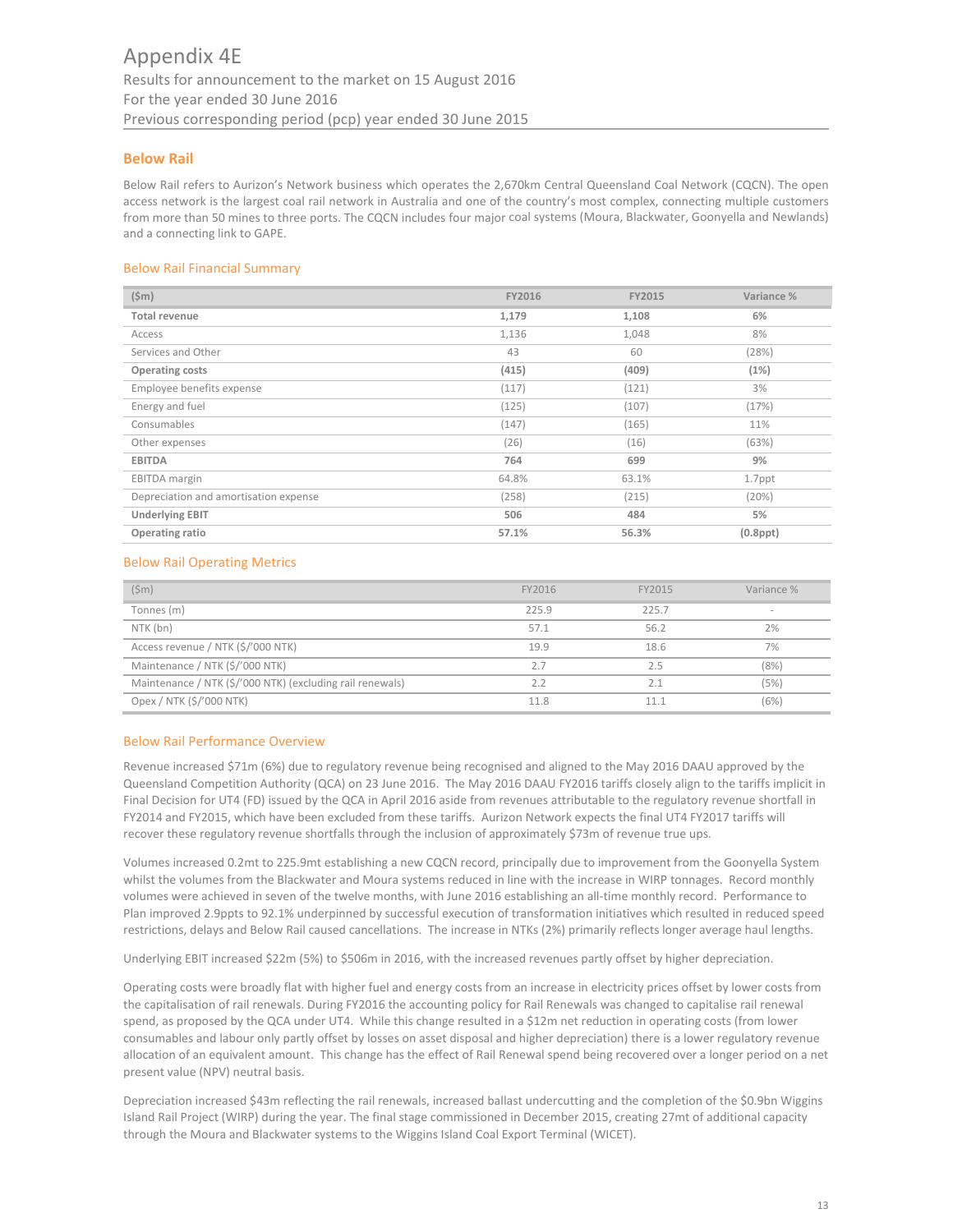The QCA Regulated Asset Base (RAB) roll-forward <sup>(1)</sup> value is estimated to be \$5.6bn <sup>(2)</sup> (excluding AFDs of \$0.4bn) by the end of FY2016, inclusive of \$0.6bn in WIRP, representing an 81% increase since IPO. The QCA has currently chosen to defer \$260m of the WIRP capital.

# Below Rail Operational Update

#### **Performance:**

The Below Rail business set a number of operational and performance records in the delivery of a new railings record of 225.9mt and a 2% increase in NTKs for FY2016, highlighting the efficiency of Below Rail planning and scheduling as well as the maintenance program. Highlights include:

- 2.9ppts improvement in the key metric 'performance to plan' (number of scheduled services that arrived on target at their destination)
- › 62% reduction in the number of train cancellations from below rail causes over the four year period FY2013‐FY2016 against a 24% increase in railings
- › 6.0% reduction in Below Rail delay impact
- 2.4% increase in cycle velocity
- 0.7% reduction in system closure hours and a 35% reduction in Below Rail cancellation impact

## **Transformation initiatives include:**

- Installation of Wheel Impact Load Detectors in the Goonyella and Blackwater systems which resulted in significant reductions in rail high alarms and medium defects. This information is immediately provided to above rail operators enabling them to proactively manage their wheel maintenance and mitigating derailments due to wheel failures
- › Improved rail lubrication strategy and a focus on rail stressing and welding which has led to material improvements in key rail health measures, including an 85% reduction in rail weld defects and a 33% reduction in track buckles from FY2015
- › The first stage of the Network Asset Management System (NAMS) is being rolled out across the business with completion of Stage 1 expected in 1HFY2017. NAMS will deliver a new generation asset management system enabling a more efficient and effective maintenance and renewal regime, which will underpin enhanced reliability and availability of the CQCN
- The Possession Alignment & Capacity Evaluation (PACE) project, a software application to optimise network closure regimes, reached practical completion in June 2016. PACE will allow Network to fully design, test and evaluate the requirements for network outages and provide multiple strategies for track access. This project is the catalyst to redesign the Maintenance Access Regime and Closure plan for FY2017, resulting in a reduction of 12% in system closure hours
- Roll out of Movement Planner, part of the APEX (Advanced Planning and Execution) program will be finalised in 1HFY2017. This technology provides real time, predictive data to train controllers to enable optimised train movements

#### **Sustaining capital**

During FY2016 75kms of rail renewals was executed, an increase of 29kms (63%) from FY2015, primarily targeting the replacement of rail in the Goonyella and Blackwater systems. This rail was installed in the 1980s and is coming to the end of its operating life.

#### **Access Undertaking 2013 (UT4)**

- The QCA released the Final Decision (FD) for UT4 on 28 April 2016
- To ensure that FY2016 regulatory tariffs were finalised and FY2017 regulatory tariffs were in place over the interim period until UT4 takes effect, Aurizon Network consulted with customers and lodged a May 2016 Draft Amending Access Undertaking (May DAAU). The QCA approved the May DAAU on 23 June 2016 and it will remain in place until the earlier of approval by the QCA of Aurizon Network's UT4 Access Undertaking or 30 September 2016. The tariffs embedded in the May DAAU align with the final decision tariffs aside from the FY2014 and FY2015 true-ups which have been entirely allocated to FY2017 regulatory tariffs

## **Access Undertaking 2017 (UT5)**

On 11 May 2016, the QCA issued an initial undertaking notice to Aurizon Network requiring the submission of a draft access undertaking (DAU) known as UT5 to the QCA by 9 September 2016 for the period commencing 1 July 2017 to 30 June 2021.

#### **Wiggins Island Rail Project (WIRP)**

- › In the UT4 FD, the QCA has applied a revenue deferral for WIRP customers who are not expected to rail during the FY2014 to FY2017 regulatory period
- › WIRP regulatory revenues remain socialised within the existing Blackwater and Moura systems
- The revenue deferral has been achieved through deferring the inclusion of approximately \$260m in WIRP capex for pricing purposes, which aligns with the non‐railing customers' share of the WIRP capex. The QCA has stated that the revenue deferral is enacted on a Net Present Value (NPV) neutral basis
- › As the railings increase Aurizon Network can seek QCA approval to earn a regulatory return on the deferred RAB
- Aurizon Network still maintains its position that the notices issued by the WIRP customers in relation to the commercial fee are not valid. Regrettably, discussions with the customers did not produce a resolution and on 17 March 2016 Aurizon issued proceedings in the Supreme Court of Queensland to assert its rights under the Project Deeds

<sup>(1)</sup> The RAB Roll‐forward value may include items on which regulatory revenues has been deferred for pricing purposes

<sup>(2)</sup> Estimate subject to QCA Approval of RAB roll‐forward and approval of FY2016 Capital Claim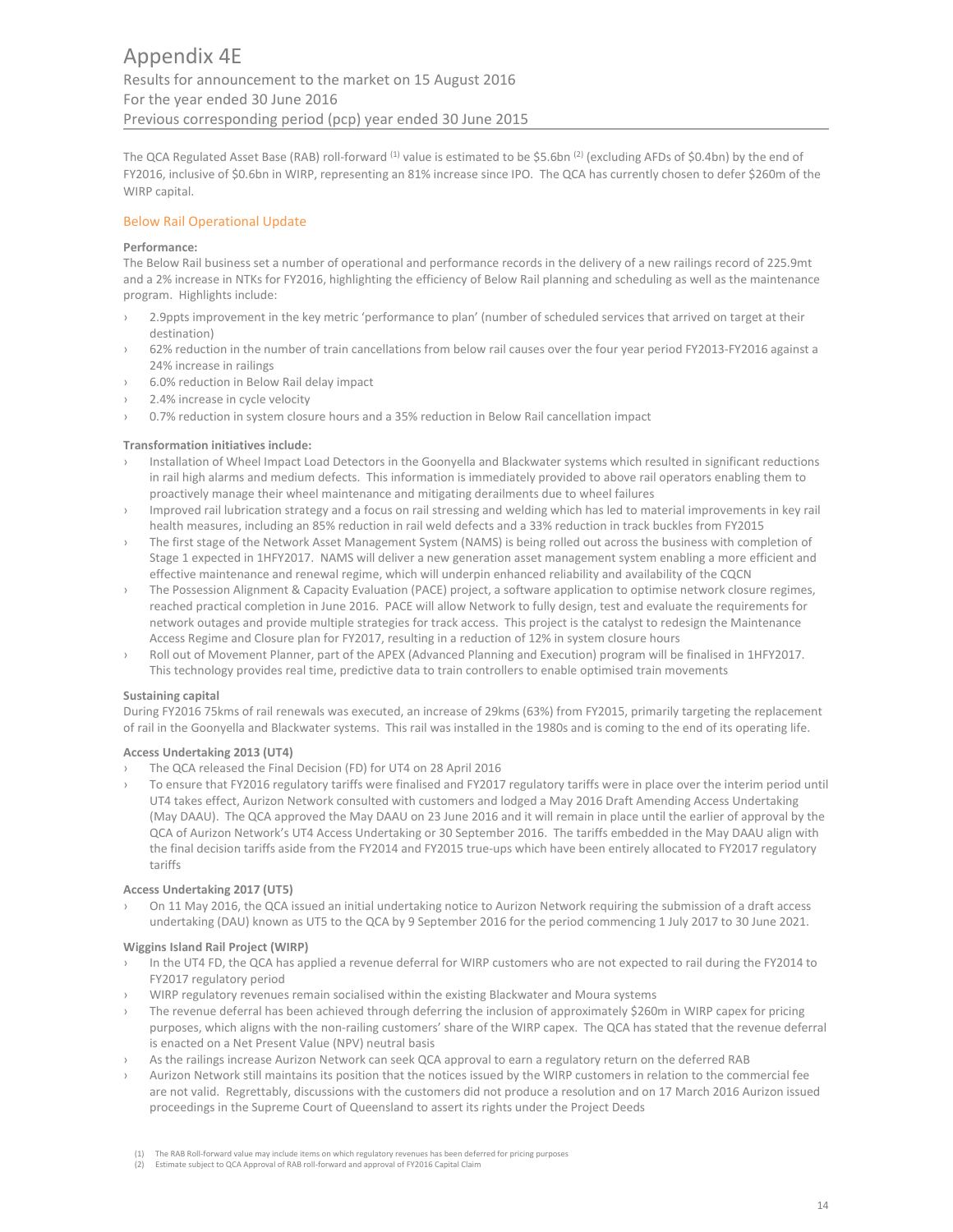# **Other**

Other includes miscellaneous activities such as non‐Rollingstock asset sales and corporate overheads that have not been allocated to the Below Rail or the Above Rail businesses. The percentage of support costs allocated to these functions in FY2016 was 73% (FY2015 70%).

# Other Summary

| $(\$m)$                               | FY2016 | <b>FY2015</b> | Variance % |
|---------------------------------------|--------|---------------|------------|
| <b>Total revenue</b>                  | 15     | 46            | (67%)      |
| Operating costs                       | (80)   | (108)         | 26%        |
| Employee benefits expense             | (35)   | (54)          | 35%        |
| Consumables                           | (35)   | (25)          | (40%)      |
| Other expenses                        | (10)   | (29)          | 66%        |
| <b>EBITDA</b>                         | (65)   | (62)          | (5%)       |
| Depreciation and amortisation expense | (5)    | (4)           | (25%)      |
| <b>Underlying EBIT</b>                | (70)   | (66)          | (6%)       |

## Support functions performance overview

The corporate support functions continue to deliver transformation initiatives, with a further \$21m in savings achieved in FY2016.

- › \$13m improvement in labour productivity from a net 16% reduction in FTEs since 30 June 2015
- \$8m reduction in discretionary spend including professional services

Note: \$13m of the Support transformation benefits above have been allocated to Above Rail, consistent with the allocation of corporate overheads.

The Support functions remain focussed on achieving transformation targets by continuing efforts in the following activities:

- › Further reduction in FTEs
- Reduction in layers and increases in spans of control across support functions, including the merging of four functions into two and the reduction of two Executive Vice President (EVP) and other senior management roles
- › Ongoing consolidation and rationalisation of the property portfolio
- Process and resourcing efficiencies driven through investment in technology

# Unallocated Support Costs Variance Analysis

Underlying EBIT decreased \$4m (6%) to (\$70m) due to:

- › \$31m decrease in revenue, due primarily to lower asset sales with the Redbank sale completed in FY2015 (\$43m)
- \$28m net decrease in operating costs due to:
	- › \$19m reduction in employee costs from 16% reduction in FTEs and lower bonuses
	- › \$9m lower costs including a reduction in Strategy & Business Development (S&BD) project spend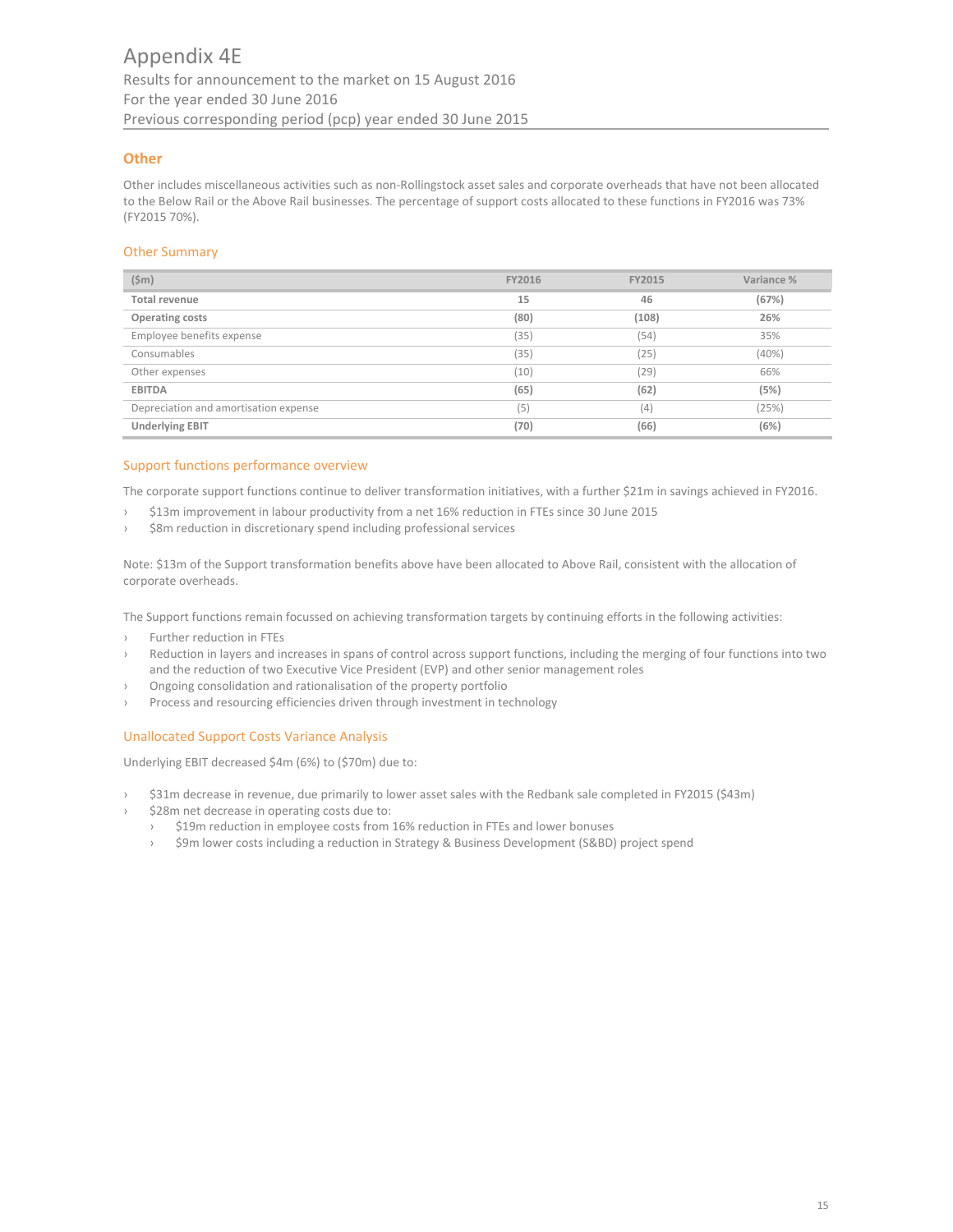# **OTHER ACTIVITIES**

## Senior Management Changes

On 4 July 2016 Aurizon announced that four EVP roles would be merged into two, with the Commercial and Marketing function to be combined with Strategy and Business Development (effective immediately), and Human Resources combined with Enterprise Services (effective end of calendar year 2016). The merging of functions and reduction in senior management will help to deliver greater efficiencies in Aurizon's drive to continued improvement in financial performance.

#### As a result of these changes:

- › EVP Commercial and Marketing Mauro Neves will lead the new Customer and Strategy Function and will assume the responsibilities of both existing functions. David Welch, the current Acting EVP for Strategy and Business Development will report into Mauro as Vice President Market Development
- EVP Enterprise Services Jennifer Purdie left Aurizon at the end of July 2016, and EVP Human Resources John Stephens will depart at the end of calendar year 2016. During the transition to the new structure, Steve Mann will act in the role of EVP Enterprise Services. A recruitment search, including internal candidates, will be undertaken for the new role leading the merged function

As previously advised, Mike Franczak departed the company in March 2016. Michael Carter continues to act as EVP Operations while a global recruitment process, including internal candidates, is undertaken to fill this role.

#### Risk

Aurizon operates a mature system of risk management that is focussed on delivering objectives and is aligned to international standards. Aurizon's Board is actively engaged in setting the tone and direction of risk management, with a clear articulation of risk appetite aligned to the company strategy and risk management practices that support consistent delivery of expected outcomes. The Board has full confidence in the management of Aurizon's key risks and acknowledges that internal and external factors can influence financial results.

The most significant factors relating to future financial performance are:

Product Demand, Commodity Prices and General Economic Conditions

Aurizon's customers in core markets are reliant on demand from large export markets such as Japan, China, South Korea and India. Fluctuations in demand in turn impact commodity prices, product volumes and investment in growth projects. Whilst Aurizon has confidence in the long term prospects for the key commodities of coal and iron ore, in the short term Aurizon's core markets may not deliver the same levels of volumes, contract profitability and growth that have been experienced in the recent past.

## › Customer Credit Risk

Aurizon's earnings are concentrated in commodity markets across a relatively small number of customers. Issues relating to deterioration in counterparty credit quality and/or mine profitability, contract renewals, supply chain disruptions or macro-industry issues may have a material adverse impact on Aurizon's financial performance.

## › Capital Expenditure Plans

When deciding which opportunities for expansion and improvement to pursue, Aurizon must predict the rate of return associated with each project. Calculations are based on certain estimates and assumptions that may not be realised. Accordingly, the calculation of a potential rate of return may not be reflective of the actual returns.

## › Asset Impairment

Aurizon's assets are subject to impairment testing each year. With a large portfolio of fixed assets, there is the potential that reduced haulage volumes or continued improvements to asset productivity may require some assets to be impaired.

#### WIRP Non-Regulated Revenue Dispute

Aurizon has received notices from seven WIRP customers purporting to exercise a right under the relevant agreements to reduce their financial exposure in respect to the non‐regulated revenue component. Aurizon issued proceedings in the Supreme Court of Queensland to assert its contractual rights under the Project Deeds.

## **Aurizon Credit Rating**

Aurizon's increased business risk profile, as a result of its significant exposure to coal and iron ore, combined with the related increase in Aurizon's customer credit risk profile, could adversely impact Aurizon's credit rating. The implications of a lower credit rating are increased cost of borrowing and in addition it may impact on the ability to borrow additional debt or refinance existing debt.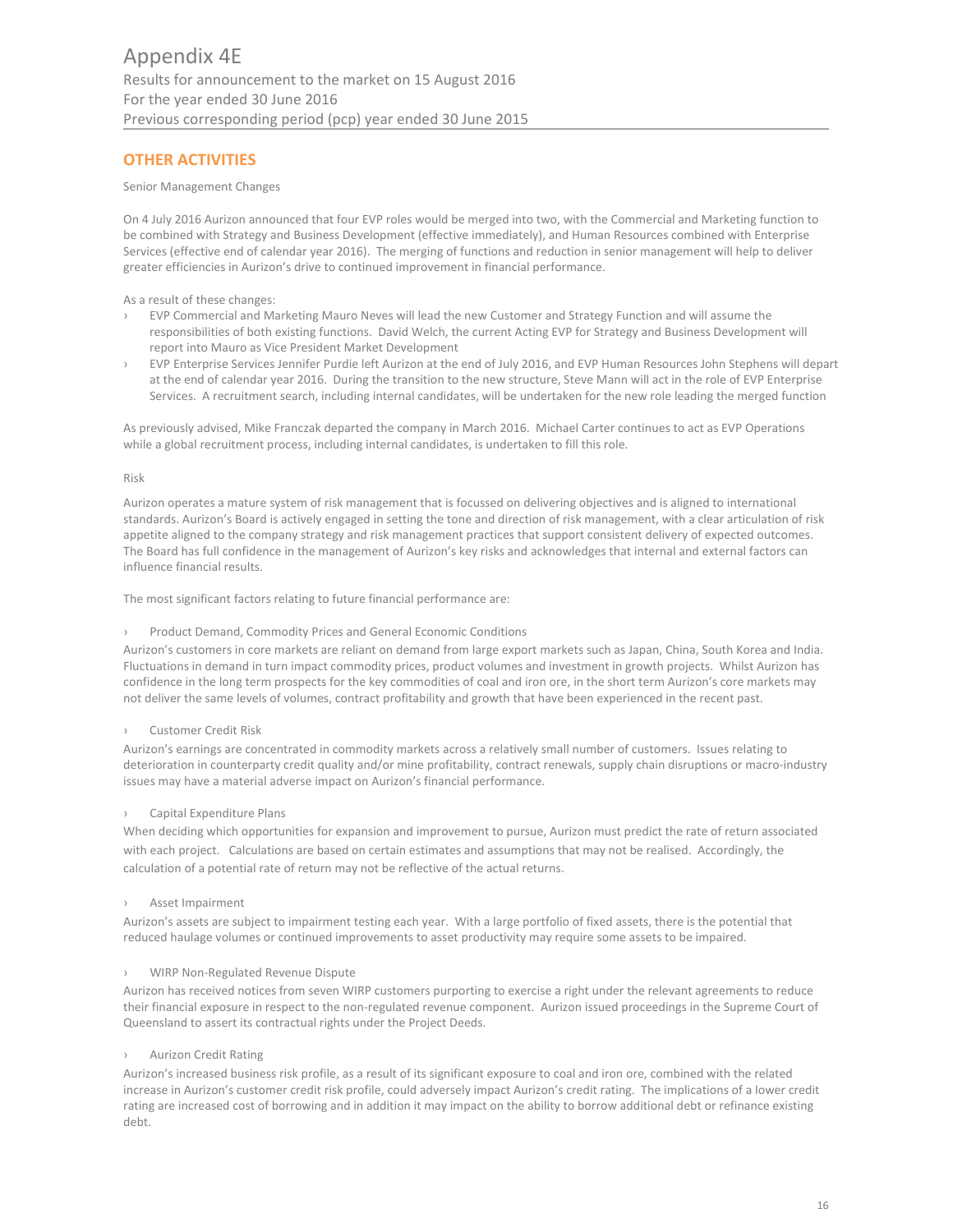# › Delivery of Technology Transformation Projects

Aurizon is investing in important operational and information technology programs that are expected to deliver step change improvements in efficiency leading to reduced costs. Continued focus is required on these projects to ensure benefits are delivered and flow through to support cost-out targets.

# Regulatory Risk of the Access Undertaking (UT5)

Aurizon continues to work with the QCA and industry stakeholders to secure acceptable and sustainable regulatory outcomes for the CQCN in accordance with the processes set out in the relevant legislation. Not attaining appropriate pricing and policy regulatory settings may negatively impact revenue, operational complexity, capital investment and administrative overhead. In particular Aurizon Network's Maximum Allowable revenue (MAR) and the nominal (vanilla) weighted average cost of capital (WACC) used in deriving Aurizon Network's MAR is typically reset every four years as part of the access undertaking approval process with the QCA and the reference tariffs are reset annually based on projected system volumes and other variables. The WACC decided by the QCA may not adequately compensate Aurizon Network for its business and operational risks which could lead to a material adverse impact on the Aurizon Network business, operational performance and financial results.

# Adverse Weather Events

Aurizon's business is exposed to extreme weather events in core markets that, if experienced, could have a material impact on customers, supply chains and Aurizon's operational performance. Each of these factors in turn may impact Aurizon's financial performance. Weather can also have an impact on bulk haulage volumes for agricultural commodities such as grain, sugar and fertiliser.

# Competitor Activity and Customer Contracts

Aurizon's most significant customer contracts are secured on long-dated terms however failure to win or retain customer contracts will always be a risk to future financial performance.

# › General Regulatory Risk

Aurizon's operations and financial performance are subject to legislative and regulatory oversight. Unfavourable changes may be experienced with respect to access regimes, safety accreditation, taxation, carbon reduction, environmental and industrial (including occupational health and safety) regulation government policy and approval processes. These changes may have a material adverse impact on project investment, Aurizon's profitability and business in general as well as Aurizon's customers.

## Sustainability

Aurizon is committed to building a long-term sustainable business that delivers lasting value for its shareholders, customers, employees and communities. In November 2015, Aurizon released its second Sustainability Report, "Delivering for the Long Haul". Please refer to **www.aurizon.com.au/sustainability** for a detailed analysis of material sustainability priorities. Aurizon's 2016 Sustainability Report is intended to be released in October 2016. Central to the reporting process is the process the Global Reporting Initiatives (GRI) describes as 'identifying material aspects', being those issues that reflect the organisation's significant economic, environmental and social impacts or issues that substantively influence assessments and decisions of stakeholders.

For consistency with prior reporting, a brief summary of Aurizon's performance in connection with Safety, Environmental Management and Organisational Capability is outlined below.

## › Safety

Aurizon's commitment to safety ensured another period of sustained focus on improving Aurizon's performance. At 30 June 2016, Aurizon's Lost Time Injury Frequency Rate (LTIFR) was ZERO. The Total Recordable Injury Frequency Rate (TRIFR) was 4.24, a 76% deterioration on FY2015.

Aurizon remains committed to ZEROHarm with significant focus on line management visibility through Safety Pauses, Safety Interactions, Efficiency Testing, High Consequence Activity monitoring, and intensifying the "STOP, Take Time & Switch On" safety initiative. Aurizon is also enhancing its efforts on integrating robust safety controls by improving the work processes through the use of technology, standardisation and lean principles.

FY2016 key enterprise milestones include:

- › Achieving a Lost Time Injury free financial year now continuous since November 2014
- › Winning the Regional Asia Pacific Award for Excellence in Safety in the DuPont Global Safety & Sustainability Awards. The DuPont awards are arguably the most prestigious and recognised safety awards in the world. This award recognises companies with the most significant, innovative safety projects that deliver sustained and substantial safety improvements. It is an acknowledgement that our safety performance and culture are considered to be amongst the world's best
- Record low Running Line Derailment rate of 0.32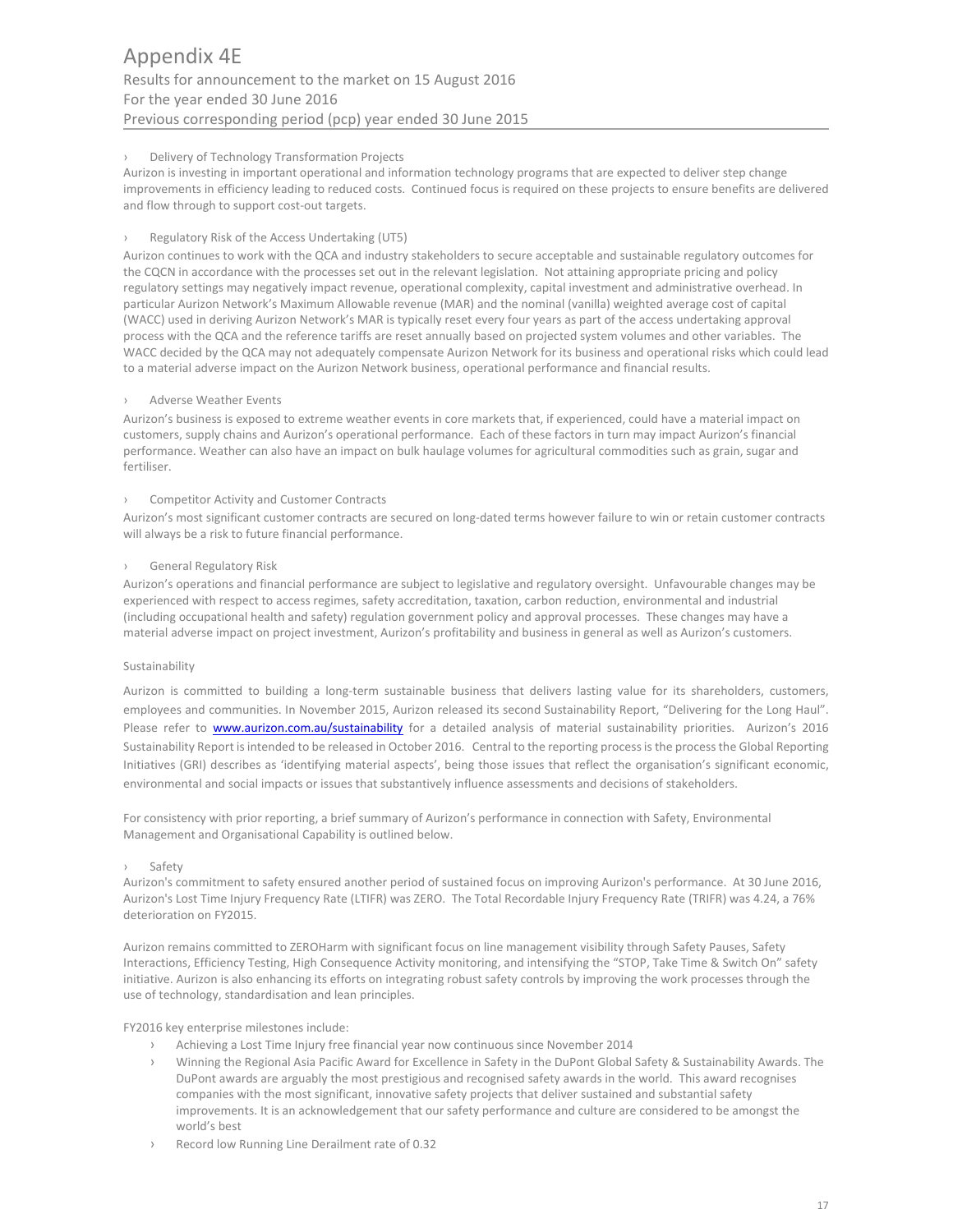# › Environmental Management

Aurizon has continued to focus on delivering environmental value through superior environmental performance. This has included setting a five year greenhouse gas (GHG) emissions intensity target for the organisation's locomotive fleet. The target covers approximately 90% of Aurizon's Scope 1 and Scope 2 emissions with the organisation aiming to achieve a 15% GHG reduction in our locomotive fleet by 2020 from a 2015 baseline. Aurizon has also undertaken a detailed sensitivity analysis to understand exposure to the Emissions Reduction Fund Safeguard Mechanism, which has been introduced by the Federal Government and commences on 1 July 2016, to ensure Aurizon is able to demonstrate compliance.

Aurizon's Environment Community of Competence continues to govern the management of key environmental issues including coal dust, diesel emissions and the Safeguard Mechanism.

## › Organisational Capability

To support our transformation opportunities Aurizon is growing the capability of its people through leadership, people‐centred change and diversity and inclusion.

Aurizon continues to recognise the importance of building a diverse workforce, knowing it will deliver organisational performance outcomes as well as meet important social responsibilities. Aurizon has met a number of targets which support the achievement of our ambitious target of 30% women by the end of the decade.

Overall in FY2016 we improved the percentage of women in the workforce from 15.2% to 17.4% at 30 June 2016 (the largest single year increase since we started our diversity journey), while the percentage of Indigenous employees increased from 3.1% to 4.1%. FY2016 gender and cultural diversity achievements include:

- 3 out of 8 (38%) female Non-Executive Directors as of 25 July 2016 (against a target of at least one)
- 17.4% women in Aurizon (target 17%)
- › 31.6% women in the Management Leadership Team (target 31%)
- › 63% women in trainee, apprentice and graduate intakes (target 60%)
- › Recruitment of 51 indigenous employees (target 33)

# Entities over which control was gained or lost during the period

Not applicable

## Details of associate and joint venture entities

|                                                      |                          | <b>Ownership Interest</b> |                          |
|------------------------------------------------------|--------------------------|---------------------------|--------------------------|
| Entity                                               | Country of incorporation | 30 June 2016              | 30 June 2015             |
|                                                      |                          | $\frac{0}{2}$             | $\frac{9}{6}$            |
| Investment in associates                             |                          |                           |                          |
| Moorebank Industrial Property Trust                  | Australia                | 33                        | 33                       |
| Aquila Resources Limited                             | Australia                | 15                        | 15                       |
| Moorebank Industrial Terminals Operations Hold Trust | Australia                | 33                        | $\overline{\phantom{a}}$ |
| Moorebank Industrial Terminals Assets Hold Trust     | Australia                | 33                        | $\overline{\phantom{a}}$ |
| Moorebank Industrial Warehouse Hold Trust            | Australia                | 33                        |                          |
| Moorebank Industrial Hold Trust                      | Australia                | 33                        |                          |
| <b>Joint Ventures</b>                                |                          |                           |                          |
| CHCQ                                                 | Hong Kong                | 15                        | 15                       |
| Chun Wo/CRGL                                         | Hong Kong                | 17                        | 17                       |
| KMQR Sdn Bhd                                         | Malaysia                 | 30                        | 30                       |
| ARG Risk Management Limited                          | Bermuda                  | 50                        | 50                       |
| Integrated Logistics Company Pty Ltd                 | Australia                | 14                        | 14                       |
| <b>QLM Pty Ltd</b>                                   | Australia                | $\sim$                    | 50                       |
| ACN 169 052 288                                      | Australia                | 15                        | 15                       |

The underlying earnings contribution from any one of these associate or joint venture entities is not material to the Group's underlying earnings for FY2016 or the previous corresponding period.